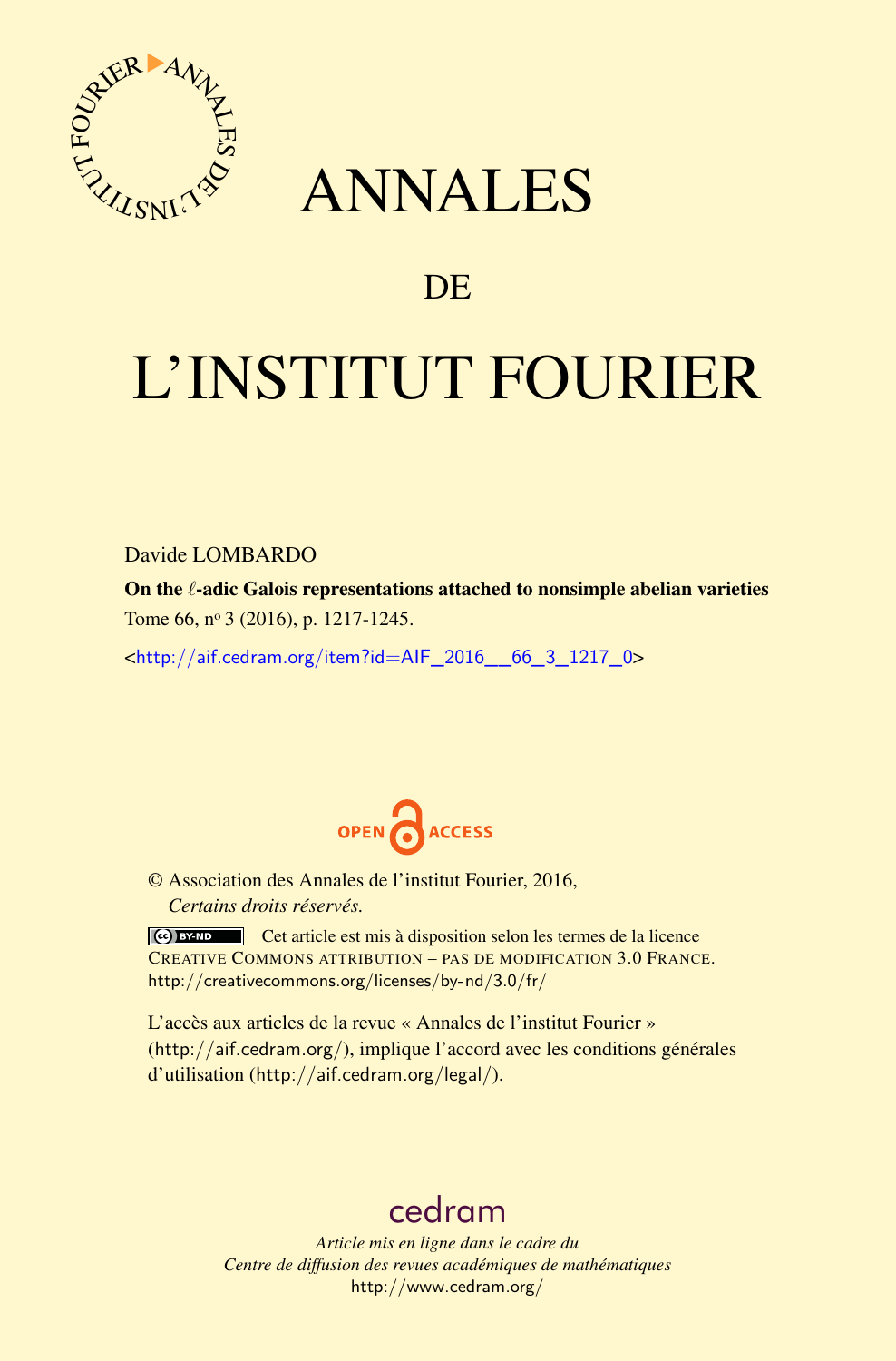#### ON THE *l*-ADIC GALOIS REPRESENTATIONS ATTACHED TO NONSIMPLE ABELIAN VARIETIES

#### **by Davide LOMBARDO (\*)**

ABSTRACT. — We study Galois representations attached to nonsimple abelian varieties over finitely generated fields of arbitrary characteristic. We give sufficient conditions for such representations to decompose as a product, and apply them to prove arithmetical analogues of results shown by Moonen and Zarhin in the context of complex abelian varieties (of dimension at most 5).

Résumé. — Nous étudions les représentations galoisiennes associées aux variétés abéliennes non simples définies sur des corps de type fini de caractéristique quelconque. Nous donnons des conditions suffisantes pour que ces représentations se décomposent en produit et nous les utilisons pour montrer des analogues arithmétiques de certains résultats antérieurs de Moonen et Zarhin concernant les variétés abéliennes complexes (de dimension au plus 5).

#### **1. Introduction**

Let *K* be a field finitely generated over its prime subfield, and let *A* be an abelian variety over *K*. The action of the absolute Galois group of *K* on the various Tate modules  $T_{\ell}A$  (for  $\ell \neq \text{char } K$ ) gives a (compatible) family of  $\ell$ -adic representations of the absolute Galois group of  $K$ , and most of the relevant information is encoded neatly in a certain family of algebraic groups (denoted  $H_\ell(A)$  in what follows, cf. Definitions [2.5](#page-6-0) and [5.5\)](#page-23-0). It is thus very natural to try and understand the Galois action on nonsimple varieties in terms of the groups  $H_\ell$ ; the main results of this paper are several sufficient criteria for the equality  $H_\ell(A \times B) \cong H_\ell(A) \times H_\ell(B)$  to hold. We start by discussing the case char  $K = 0$ , which is technically simpler, and

Keywords: Tate classes, Hodge group, Galois representations, abelian varieties, Mumford-Tate conjecture.

Math. classification: 11G10, 14K15, 11F80.

<sup>(\*)</sup> This work was partially supported by the FMJH through the grant no ANR-10- CAMP-0151-02 in the "Programme des Investissements d'Avenir".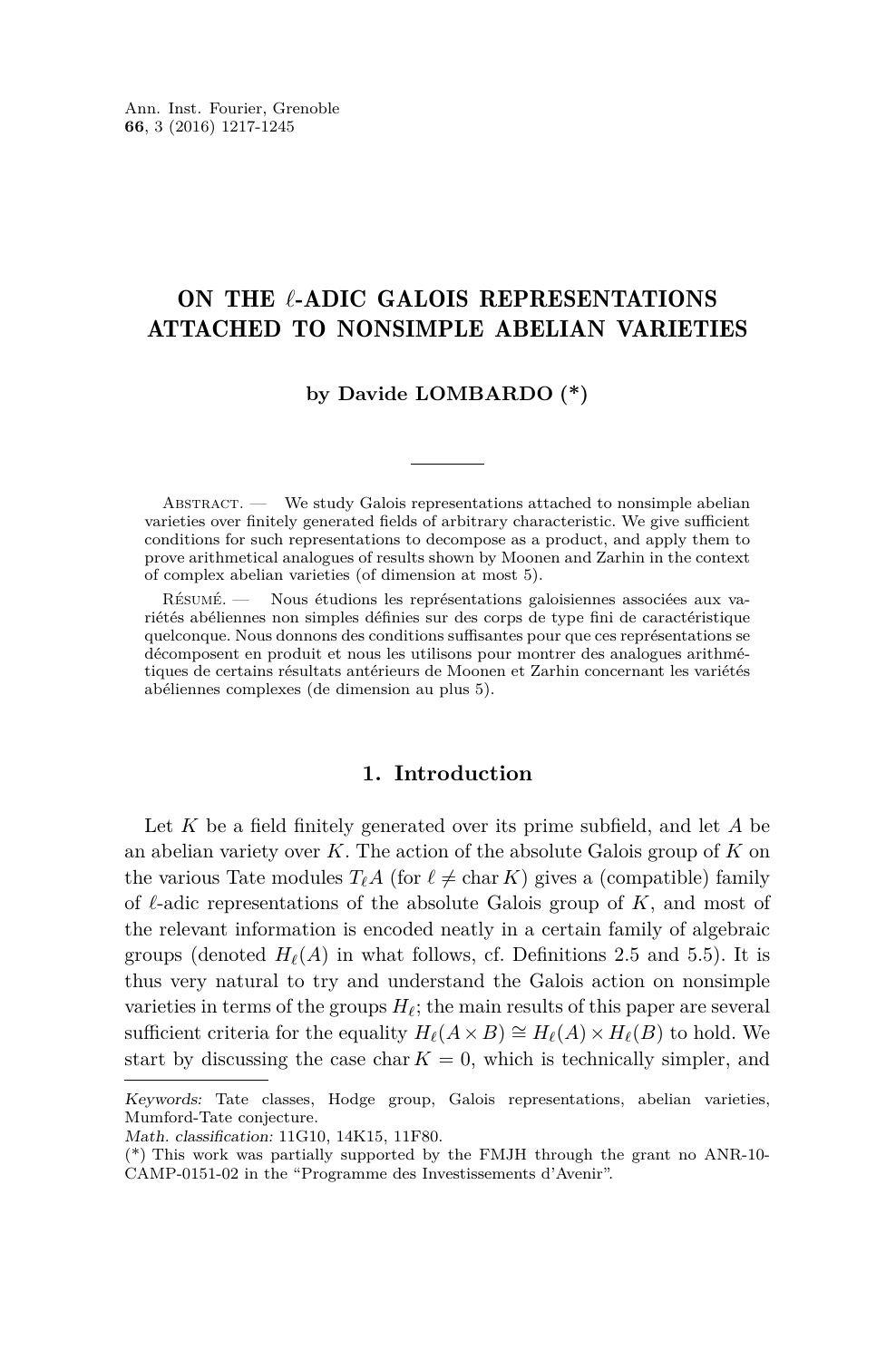prove for example the following  $\ell$ -adic version, and mild generalization, of a Hodge-theoretical result of Hazama [\[10\]](#page-28-0):

<span id="page-2-0"></span>THEOREM 1.1 (Theorem [4.1\)](#page-16-0).  $-$  Let K be a finitely generated field of characteristic zero,  $A_1$  and  $A_2$  be *K*-abelian varieties, and  $\ell$  be a prime number. For  $i = 1, 2$  let  $\mathfrak{h}_i$  be the Lie algebra of  $H_\ell(A_i)$ . Suppose that the following hold:

- (1) for  $i = 1, 2$ , the algebra  $\mathfrak{h}_i$  is semisimple, so that we can write  $\mathfrak{h}_i \otimes \overline{\mathbb{Q}_\ell} \cong \mathfrak{h}_{i,1} \oplus \cdots \oplus \mathfrak{h}_{i,n_i}$ , where every  $\mathfrak{h}_{i,j}$  is simple;
- (2) for  $i = 1, 2$ , there exists a decomposition

$$
V_{\ell}(A_i) \otimes \overline{\mathbb{Q}_{\ell}} \cong V_{i,1} \oplus \cdots \oplus V_{i,n_i}
$$

such that the action of  $\mathfrak{h}_i \otimes \overline{\mathbb{Q}_\ell} \cong \mathfrak{h}_{i,1} \oplus \cdots \oplus \mathfrak{h}_{i,n_i}$  on  $V_{i,1} \oplus \cdots \oplus V_{i,n_i}$ is componentwise and  $\mathfrak{h}_{i,j}$  acts faithfully on  $V_{i,j}$ ;

(3) for all distinct pairs  $(i, j)$  and  $(i', j')$  for which there exists an isomorphism  $\varphi : \mathfrak{h}_{i,j} \to \mathfrak{h}_{i',j'}$  there is an irreducible  $\mathfrak{h}_{i,j}$ -representation *W* such that all simple  $\mathfrak{h}_{i,j}$ -submodules of  $V_{i,j}$  and of  $\varphi^*(V_{i',j'})$  are isomorphic to *W*, and the highest weight defining *W* is stable under all automorphisms of  $\mathfrak{h}_{i,j}$ .

Then either  $\text{Hom}_{\overline{K}}(A_1, A_2) \neq 0$  or  $H_{\ell}(A_1 \times A_2) \cong H_{\ell}(A_1) \times H_{\ell}(A_2)$ .

From this theorem we deduce many easily applicable criteria, including for example the following result on low-dimensional abelian varieties.

<span id="page-2-1"></span>COROLLARY 1.2 (Corollary [4.5\)](#page-18-0). — Let *K* be a finitely generated subfield of  $\mathbb C$  and  $A_1, \ldots, A_n$  be absolutely simple *K*-abelian varieties of dimension at most 2, pairwise non-isogenous over  $\overline{K}$ . Let  $k_1, \ldots, k_n$  be positive integers and *A* be a *K*-abelian variety that is  $\overline{K}$ -isogenous to  $\prod_{i=1}^{n} A_i^{k_i}$ . Then we have  $H_\ell(A) \cong \prod_{i=1}^n H_\ell(A_i)$ , and the Mumford-Tate conjecture holds for *A*.

On the other hand, as the conditions in Theorem [1.1](#page-2-0) are often not easy to check, it would be desirable to describe families of abelian varieties for which they are known to hold; in this direction we prove a result inspired by a paper of Ichikawa [\[11\]](#page-28-1), where a sufficient criterion is given for the equality  $H(A \times B) \cong H(A) \times H(B)$  to hold for the Hodge groups of complex abelian varieties. The criterion is expressed in terms of the relative dimensions of the factors:

DEFINITION 1.3. — Let K be any field and A be an absolutely simple *K*-abelian variety, so that  $\text{End}_{\overline{K}}^0(A) = \text{End}_{\overline{K}}(A) \otimes_{\mathbb{Z}} \mathbb{Q}$  is a division algebra, with center a number field *E* (either totally real or CM) of degree *e* over

ANNALES DE L'INSTITUT FOURIER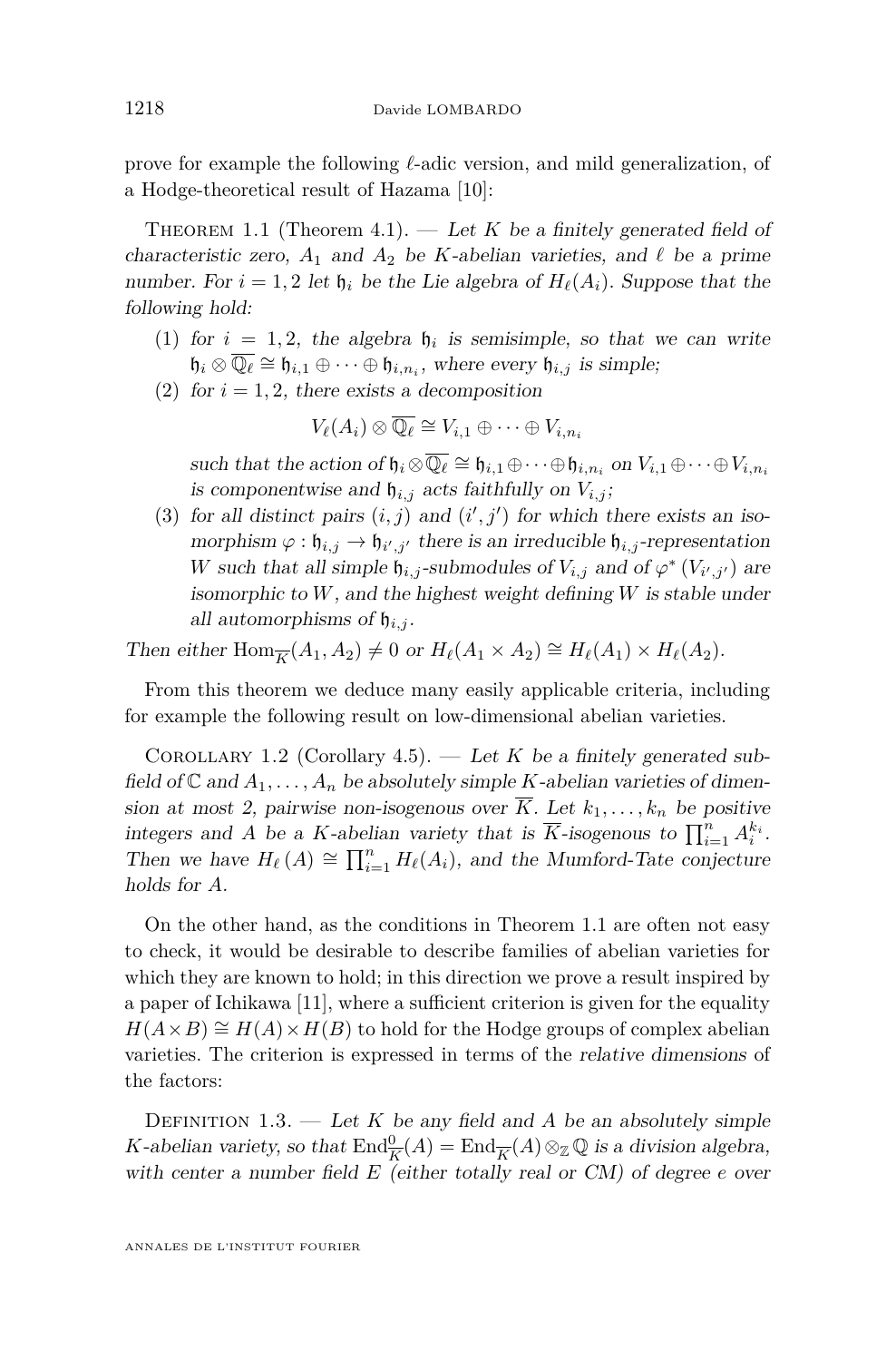Q. The degree of  $\text{End}_{\overline{K}}^0(A)$  over *E* is a perfect square, which we write as  $d^2$ ; by type of *A* we mean the type of  $\text{End}_{\overline{K}}^0(A)$  in the *Albert classification*. The relative dimension of *A* is then given by

$$
\text{reldim}(A) = \begin{cases} \frac{\dim A}{de}, & \text{if } A \text{ is of type } I, H \text{ or } III \\ \frac{2 \dim A}{de}, & \text{if } A \text{ is of type } IV \end{cases}
$$

Equivalently, the relative dimension of *A* is given by the ratio  $\frac{\dim A}{de_0}$ , where  $e_0 = [E_0 : \mathbb{Q}]$  is the degree over  $\mathbb{Q}$  of the maximal totally real subfield  $E_0$ of *E*. Note that  $d = 1$  if *A* is of type *I*, and  $d = 2$  if *A* is of type *II* or *III*.

A Ribet-style lemma (proved in Section [3\)](#page-12-0) that slightly generalizes results found in the literature, combined with techniques due to Pink [\[21\]](#page-28-2) and Larsen-Pink  $[12]$ , allows us to prove the following  $\ell$ -adic analogue of Ichikawa's theorem, which has exactly the same form as the corresponding Hodge-theoretical result:

<span id="page-3-0"></span>THEOREM 1.4 (Theorem [4.7\)](#page-19-0).  $\qquad$  Let *K* be a finitely generated field of characteristic zero and  $A'_i, A''_j$  (for  $i = 1, \ldots, n$  and  $j = 1, \ldots, m$ ) be absolutely simple *K*-abelian varieties of odd relative dimension that are pairwise non-isogenous over  $\overline{K}$ . Suppose every  $A'_i$  is of type I, II or III in the sense of Albert, and every  $A''_j$  is of type IV. Let *A* be a *K*-abelian variety that is  $\overline{K}$ -isogenous to  $\prod_{i=1}^{n} A'_{i} \times \prod_{j=1}^{m} A''_{j}$ : then

$$
H_{\ell}(A) \cong \prod_{i=1}^{n} H_{\ell}(A'_{i}) \times H_{\ell}\left(\prod_{j=1}^{m} A''_{j}\right).
$$

In Section [5](#page-22-0) we then discuss to which extent the previous results apply to finitely generated fields of positive characteristic. It turns out that in this setting the most natural definition of  $H_\ell(A)$  is different, and that some additional technical hypotheses must be added to our main results. Theorems [5.7](#page-23-1) and [5.9](#page-24-0) are positive-characteristic versions of Theorems [1.1](#page-2-0) and [1.4](#page-3-0) respectively; they are slightly weaker than their characteristic-zero counterparts, but are still qualitatively very similar.

Finally, in Section [6](#page-24-1) we apply our results to nonsimple varieties of dimension at most 5 defined over finitely generated subfields of  $\mathbb{C}$ ; by studying the product structure of  $H_\ell$  we prove the Mumford-Tate conjecture for most such varieties, and in all cases we are able to reproduce in the arithmetical setting results obtained in [\[17\]](#page-28-4) for their Hodge group. Note that [\[17\]](#page-28-4) makes ample use of compactness arguments (for real semisimple groups) that are

TOME 66 (2016), FASCICULE 3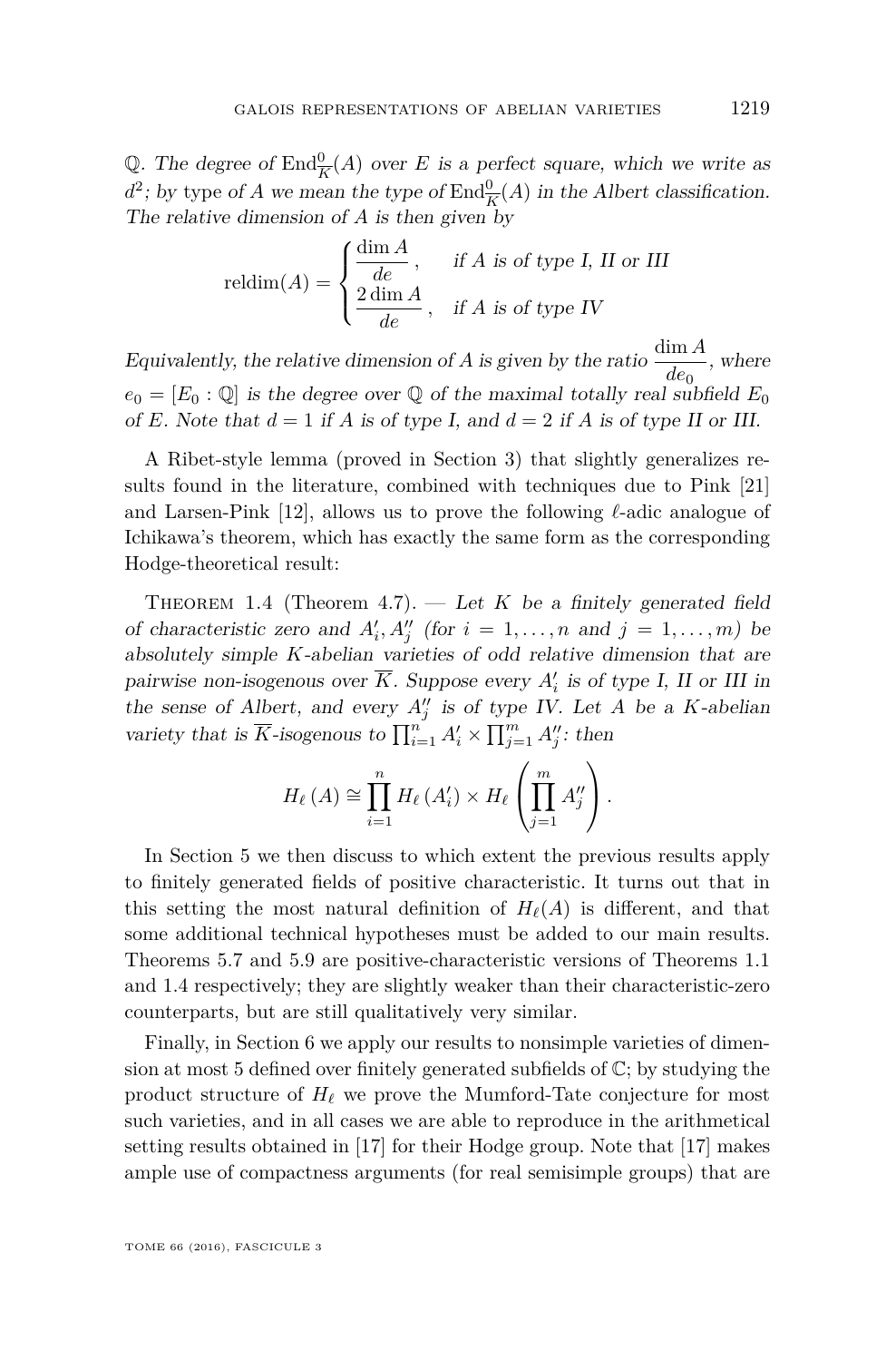not available in the  $\ell$ -adic context and thus need to be replaced in our setting.

Acknowledgements. — It is a pleasure to thank my advisor, N. Ratazzi, for encouraging me to look into the matters studied in this paper, for the many valuable discussions and for his careful reading of this document. I also wish to thank the anonymous referee for his or her many detailed comments and extremely valuable suggestions, that led for example to the introduction of Section [5.](#page-22-0)

#### **2. Preliminaries**

#### **2.1. Notation**

Throughout the paper the letter *A* will be reserved for an abelian variety defined over a field *K*, which we suppose to be finitely generated (over its prime subfield).

A field *K* will be said to be a "finitely generated subfield of  $\mathbb{C}$ " if it is finitely generated over  $\mathbb Q$  and a distinguished embedding  $\sigma : K \hookrightarrow \mathbb C$ has been fixed. If *A* is an abelian variety defined over a finitely generated subfield of  $\mathbb{C}$ , we will write  $A_{\mathbb{C}}$  for the base-change of A to  $\mathbb{C}$  along  $\sigma$ ; the symbol  $V(A)$  will then denote the first homology group  $H_1(A_{\mathbb{C}}(\mathbb{C}), \mathbb{Q})$ . We will also denote  $\ell$  a prime number, and write  $V_{\ell}(A)$  for  $T_{\ell}(A) \otimes \mathbb{Q}_{\ell}$ , where  $T_{\ell}(A)$  is as usual the  $\ell$ -adic Tate module of *A*.

If *G* is an algebraic group we shall write  $G^{\text{der}}$  for its derived subgroup,  $Z(G)$  for the connected component of its center, and  $G^0$  for the connected component of the identity; when  $\mathfrak h$  is a reductive Lie algebra we shall write h<sup>os</sup> for its semisimple part. Finally, if  $\varphi : \mathfrak{g} \to \mathfrak{h}$  is a morphism of Lie algebras and  $\rho : \mathfrak{h} \to \mathfrak{gl}(V)$  is a representation of  $\mathfrak{h}$ , we denote  $\varphi^*(V)$  the representation  $\rho \circ \varphi$  of g.

<span id="page-4-0"></span>DEFINITION 2.1. — When  $\mathfrak h$  is a classical Lie algebra (i.e. of Lie type  $A_l, B_l, C_l$ , or  $D_l$ ), we call standard representation of h the one coming from the defining representation of the corresponding algebraic group. It is in all cases the representation with highest weight  $\varpi_1$  (in the notation of Bourbaki [\[4,](#page-27-0) Planches I-IV]).

#### **2.2. The Hodge group**

We now briefly recall the notion of Hodge group of an abelian variety (defined over an arbitrary subfield  $F$  of  $\mathbb{C}$ ), referring the reader to [\[15\]](#page-28-5) for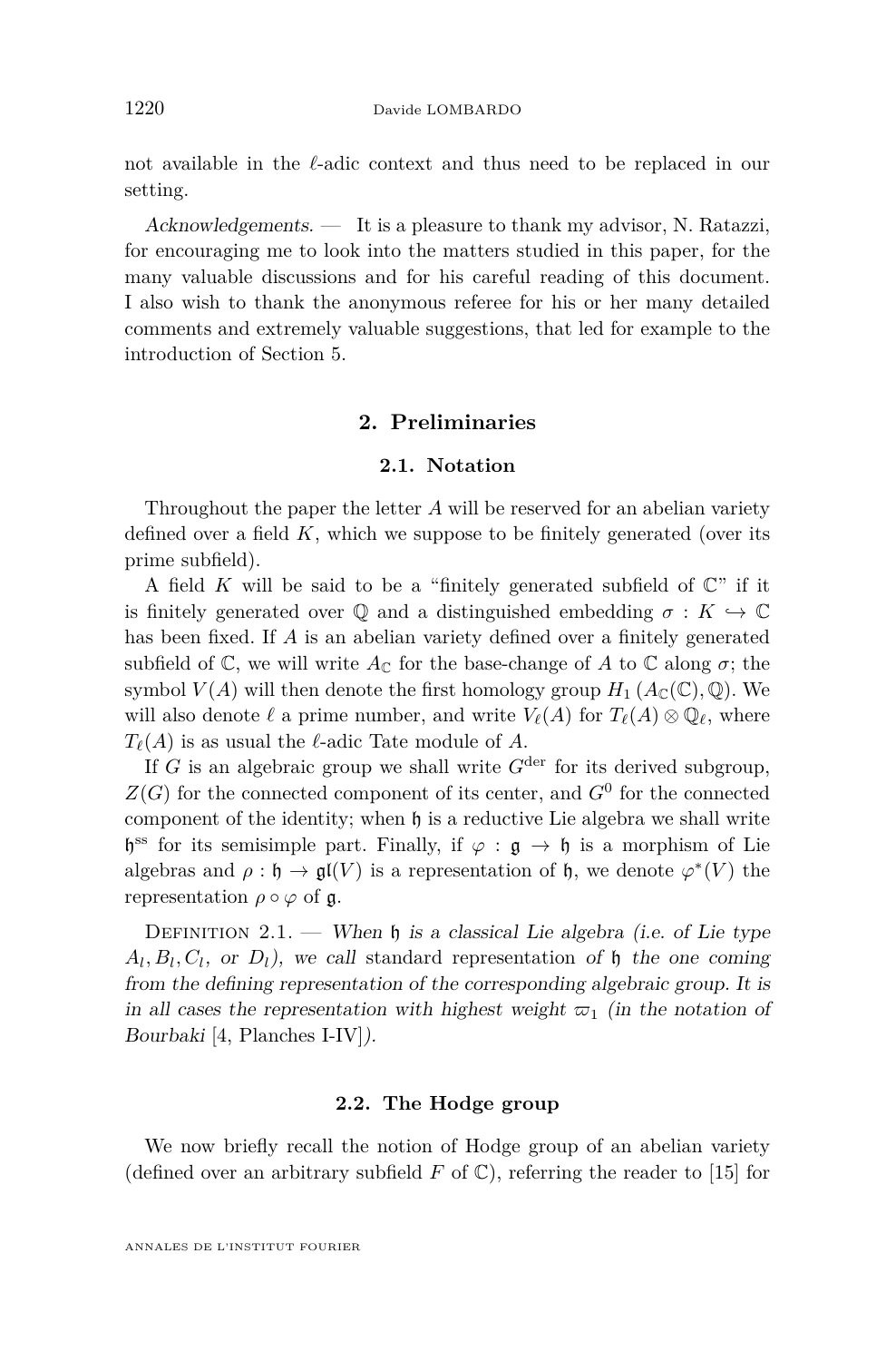more details. To stress that *F* need not be finitely generated, we depart from our standard notation *A* and denote *X* an abelian variety defined over *F*; we denote by  $X_{\mathbb{C}}$  the base-change of X to  $\mathbb{C}$ . The Q-vector space  $V(X) = H_1(X_{\mathbb{C}}(\mathbb{C}), \mathbb{Q})$  is naturally endowed with a Hodge structure of type  $(-1,0) \oplus (0,-1)$ , that is, a decomposition of  $\mathbb{C}$ -vector spaces

$$
V(X) \otimes \mathbb{C} \cong V(X)^{-1,0} \oplus V(X)^{0,-1}
$$

such that  $\overline{V(X)^{-1,0}} = V(X)^{0,-1}$ .

Let  $\mu_{\infty} : \mathbb{G}_{m,\mathbb{C}} \to \mathrm{GL}(V(X)_{\mathbb{C}})$  be the unique cocharacter such that  $z \in \mathbb{C}^*$  acts as multiplication by  $z$  on  $V(X)^{-1,0}$  and trivially on  $V(X)^{0,-1}$ . The Mumford-Tate group of *X* is the Q-Zariski closure of the image of  $\mu_{\infty}$ , that is to say the smallest Q-algebraic subgroup MT(*X*) of GL(*V*(*X*)) such that  $\mu_{\infty}$  factors through MT(*X*)<sub>C</sub>. It is not hard to show that MT(*X*) contains the torus of homotheties in  $GL(V(X))$ .

Definition 2.2. — The Hodge group of *X* is

 $H(X) = (MT(X) \cap SL(V(X)))^{0}$ .

Remark 2.3. — The group  $MT(X)$  can be recovered from the knowledge of  $H(X)$ : indeed,  $MT(X)$  is the almost-direct product of  $\mathbb{G}_m$  and  $H(X)$ inside  $GL(V(X))$ , where  $\mathbb{G}_m$  is the central torus of homotheties.

It is well known that the group  $H(X)$  is connected and reductive, and that there is an isomorphism  $\text{End}_{\overline{F}}^{0}(X) \cong \text{End}(V(X))^{H(X)}$ . Moreover, if  $\lambda$ is a polarization of  $X_{\mathbb{C}}$  and  $\varphi$  is the bilinear form induced on  $V(X)$  by  $\lambda$ , the group  $H(X)$  is contained in  $Sp(V(X), \varphi)$ . It is also easy to show that when the *F*-abelian varieties  $X_1$  and  $X_2$  are isogenous over  $\mathbb C$  the groups  $H(X_1)$ and  $H(X_2)$  are isomorphic, and that when  $X_{\mathbb{C}}$  has no simple factor of type IV the group  $H(X)$  is semisimple. Finally, we also have some information on the behaviour of  $H(X)$  with respect to products:

PROPOSITION 2.4. — Let *F* be a subfield of  $\mathbb{C}$  and  $X_1$ ,  $X_2$  be two abelian varieties defined over *F*. The group  $H(X_1 \times X_2)$  is contained in  $H(X_1) \times H(X_2)$ , and it projects surjectively on both factors.

Let  $X_1, \ldots, X_k$  be absolutely simple *F*-abelian varieties that are pairwise non-isogenous over  $\mathbb{C}$ , and let  $n_1, \ldots, n_k$  be positive integers. The groups  $H(X_1^{n_1} \times \cdots \times X_k^{n_k})$  and  $H(X_1 \times \cdots \times X_k)$  are isomorphic.

#### **2.3.** The groups  $H_{\ell}(A)$

Let now *K* be a finitely generated field of characteristic zero, *A* be an abelian variety defined over  $K$ , and  $\ell$  be a prime number; recall that we set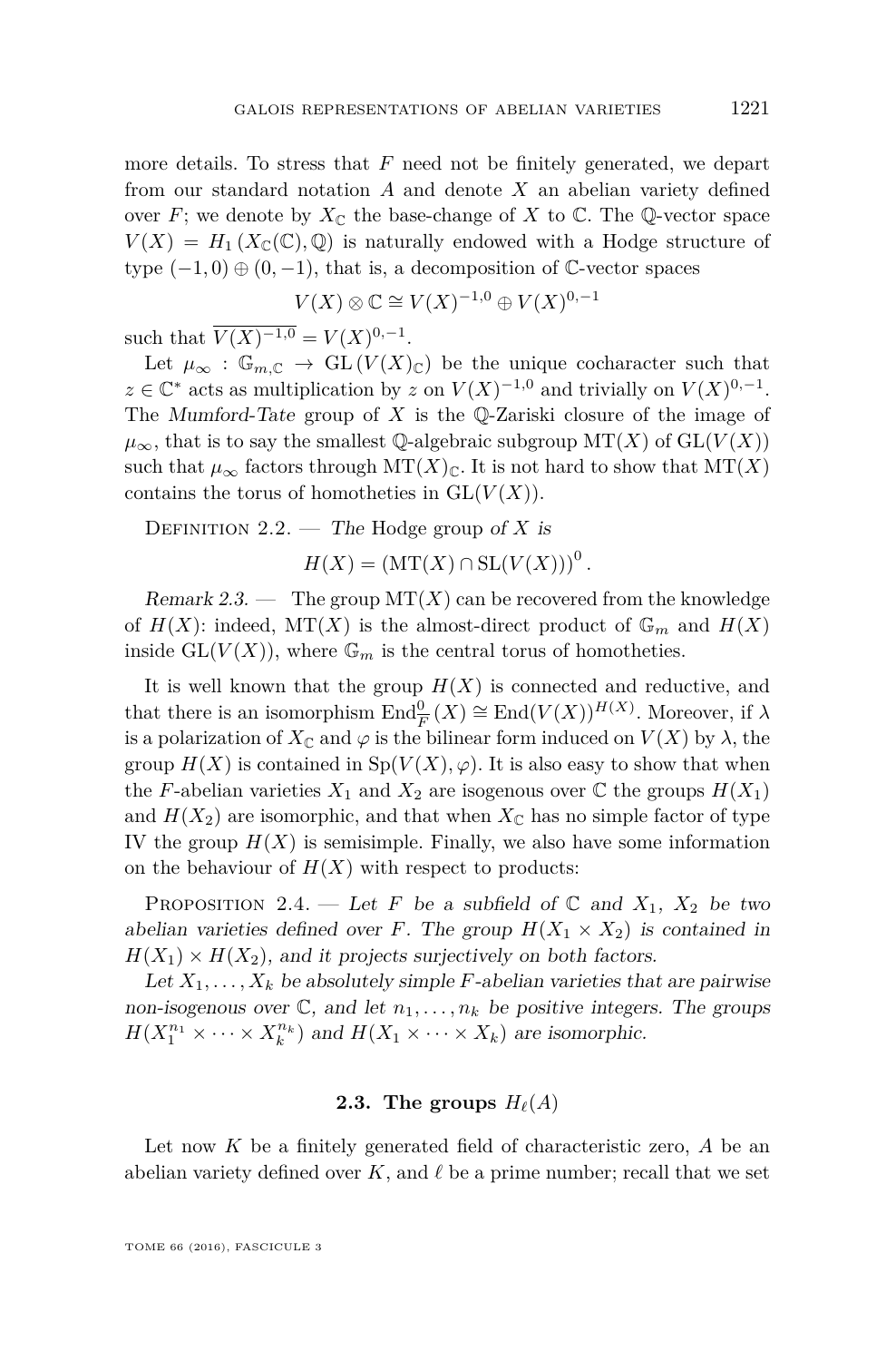$V_{\ell}(A) = T_{\ell}(A) \otimes \mathbb{Q}_{\ell}$ . The action of Gal  $(\overline{K}/K)$  on the torsion points of *A* induces a representation  $\rho_{\ell}$  : Gal  $(\overline{K}/K) \rightarrow GL(V_{\ell}(A)) \cong GL_{2 \dim A}(\mathbb{Q}_{\ell});$ the Zariski closure of the image of  $\rho_{\ell}$  is called the algebraic monodromy group at  $\ell$ , and is denoted  $G_{\ell}(A)$ . As in the Hodge-theoretical case, it is known that  $G_{\ell}(A)$  contains the homotheties (Bogomolov [\[3\]](#page-27-1)), so that  $G_{\ell}(A)$ is determined by its intersection with  $SL(V<sub>\ell</sub>(A))$ . This intersection is our main object of study.

<span id="page-6-0"></span>DEFINITION 2.5.  $-$  Let *K* be a finitely generated field of characteristic zero and *A* be a *K*-abelian variety. We set  $H_\ell(A) = (G_\ell(A) \cap SL(V_\ell(A)))^0$ .

Suppose now that we have fixed an embedding  $K \hookrightarrow \mathbb{C}$ , so that we can speak of the Hodge group of *A*. The Mumford-Tate conjecture predicts that the group  $H_\ell(A)$  should be an  $\ell$ -adic analogue of  $H(A)$ , and the two groups are indeed known to share many important properties. It is clear by definition that  $H_{\ell}(A)$  is connected; furthermore, by the comparison isomorphism of étale cohomology we can write  $V_{\ell}(A) \cong V(A) \otimes_{\mathbb{Q}} \mathbb{Q}_{\ell}$ , and since  $V(A)$  is equipped with a bilinear form  $\varphi$  (induced by a polarization) we obtain by extension of scalars a bilinear form  $\varphi_{\ell}$  on  $V_{\ell}(A)$ . It is then possible to show that the inclusion  $H_\ell(A) \subseteq Sp(V_\ell(A), \varphi_\ell)$  holds.

Deeper properties of  $H_\ell(A)$  are intimately related to Tate's conjecture for abelian varieties, and we summarize them in the following theorem:

THEOREM 2.6 (Faltings [\[7\]](#page-28-6), [\[8\]](#page-28-7)). — Let *K* be a finitely generated field of characteristic zero,  $\ell$  be a prime number, and  $A, B$  be  $K$ -abelian varieties. Then  $G_{\ell}(A)$  is a reductive group, and we have

 $\text{Hom}_{\mathbb{Q}_{\ell}[G_{\ell}(A\times B)]} (V_{\ell}(A), V_{\ell}(B)) \cong \text{Hom}_K(A, B) \otimes \mathbb{Q}_{\ell}.$ 

In particular we have  $\text{End}(V_{\ell}(A))^{G_{\ell}(A)} \cong \text{End}_{K}(A) \otimes_{\mathbb{Z}} \mathbb{O}_{\ell}$ .

<span id="page-6-1"></span>COROLLARY 2.7.  $\qquad$  Let *K* be a finitely generated field of characteristic zero,  $A$  and  $B$  be abelian varieties defined over  $K, \ell$  be a prime number, and  $\mathfrak{h}_\ell$  be the Lie algebra of  $H_\ell(A \times B)$ . Suppose  $\text{Hom}_{\mathfrak{h}_\ell}(V_\ell(A), V_\ell(B)) \neq 0$ : then  $\text{Hom}_{\overline{K}}(A, B) \neq 0$ .

Proof. — There is a finite extension  $K'$  of  $K$  such that the Zariski closure  $G_{\ell}$  of the image of the representation Gal  $(\overline{K'}/K') \rightarrow \text{Aut}(V_{\ell}(A \times B))$ is connected. We want to show that  $\text{Hom}_{K'}(A, B) \neq 0$ . By the previous theorem it is enough to prove that  $\text{Hom}_{\mathbb{Q}_{\ell}[G_{\ell}]} (V_{\ell}(A), V_{\ell}(B))$  is nontrivial. As  $G_{\ell}$  is connected, an element of Hom  $(V_{\ell}(A), V_{\ell}(B))$  is  $G_{\ell}$ -equivariant if and only if it is equivariant for the action of the Lie algebra  $\mathfrak{g}_{\ell}$  of  $G_{\ell}$ . On the other hand, we know there is an isomorphism  $\mathfrak{g}_{\ell} \cong \mathfrak{h}_{\ell} \oplus \mathbb{Q}_{\ell}$ , where the factor  $\mathbb{Q}_\ell$  corresponds to the homotheties.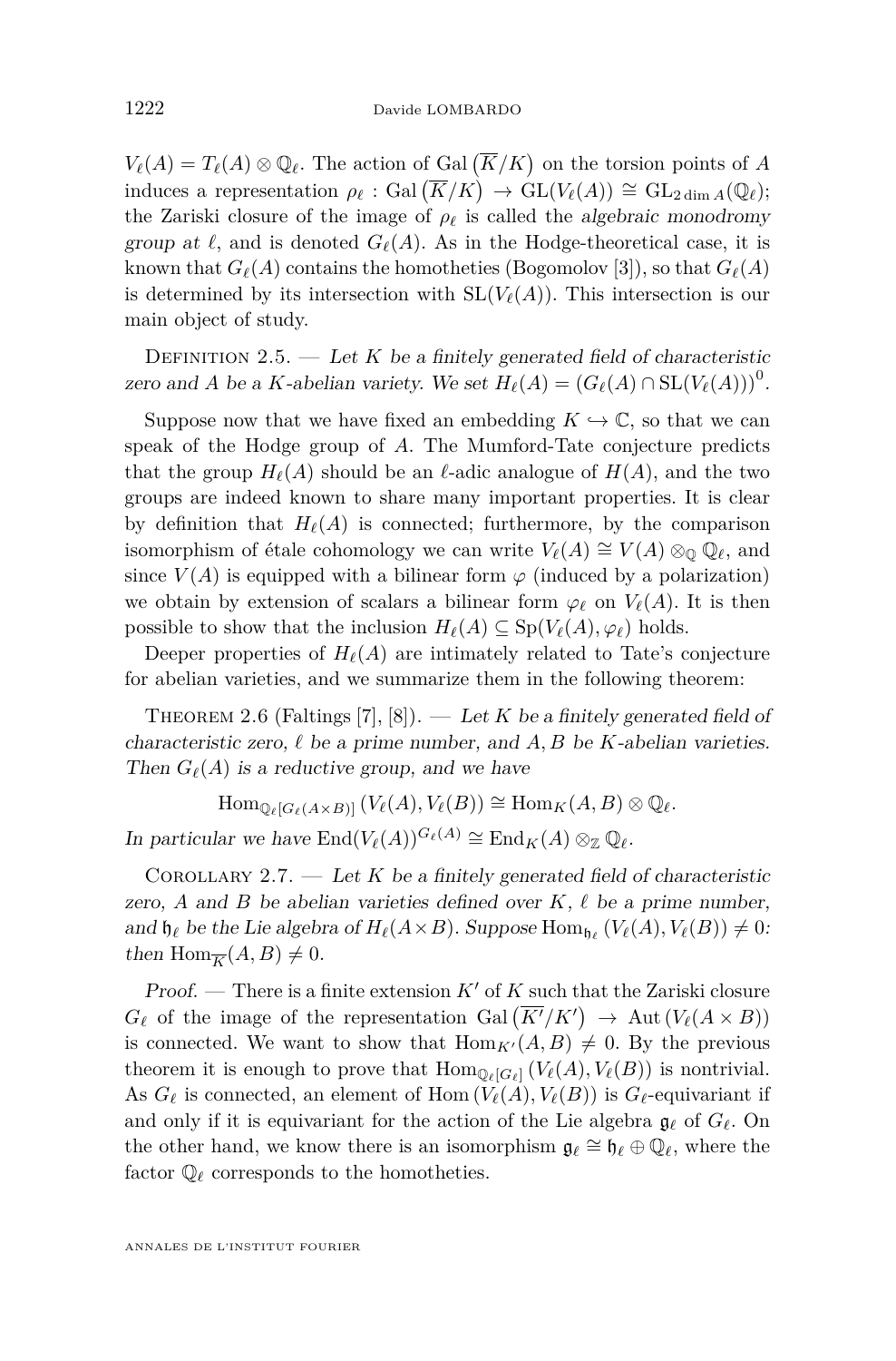Since any linear map commutes with the action of the homotheties we have  $\text{Hom}_{\mathbb{Q}_{\ell}[G_{\ell}]}(V_{\ell}(A_1), V_{\ell}(A_2)) \cong \text{Hom}_{\mathfrak{h}_{\ell}}(V_{\ell}(A_1), V_{\ell}(A_2)),$  and the latter space is nontrivial by hypothesis. Thus  $\text{Hom}_{K'}(A_1, A_2)$ , and a fortiori  $\text{Hom}_{\overline{K}}(A_1, A_2)$ , are both nontrivial.

Notice furthermore that the group  $H_\ell(A)$  is unchanged by finite extensions of the base field *K*, and that if *A, B* are *K*-abelian varieties that are *K*-isogenous we have  $H_\ell(A) \cong H_\ell(B)$ .

Moreover,  $H_{\ell}(A)$  is semisimple when  $A_{\overline{k}}$  does not have any simple factor of type IV (the proof of this fact being the same as for Hodge groups, cf. again [\[15\]](#page-28-5), especially proposition 1.24), and it has the same behaviour as  $H(A)$  with respect to products:

PROPOSITION  $2.8.$  — Let K be a finitely generated field of characteristic zero and  $A_1, A_2$  be *K*-abelian varieties. The group  $H_\ell(A_1 \times A_2)$  is contained in  $H_{\ell}(A_1) \times H_{\ell}(A_2)$ , and it projects surjectively on both factors.

Let  $A_1, \ldots, A_k$  be absolutely simple *K*-abelian varieties that are pairwise non-isogenous over  $\overline{K}$ , and let  $n_1, \ldots, n_k$  be positive integers. The groups  $H_{\ell}(A_1^{n_1} \times \cdots \times A_k^{n_k})$  and  $H_{\ell}(A_1 \times \cdots \times A_k)$  are isomorphic.

We also have some information about the structure of  $V_{\ell}(A)$  as a representation of  $H_\ell(A)$ :

<span id="page-7-0"></span>THEOREM 2.9 (Pink, [\[21,](#page-28-2) Corollary 5.11]). — Let K be a finitely generated field of characteristic zero, A be a  $K$ -abelian variety,  $\ell$  be a prime number, and  $\mathfrak{h}_{\ell}(A)$  be the Lie algebra of  $H_{\ell}(A)$ . Write  $\mathfrak{h}_{\ell}(A) \otimes \overline{\mathbb{Q}_{\ell}} \cong \mathfrak{c} \oplus \bigoplus_{i=1}^{n} \mathfrak{h}_{i}$ , where c is abelian and each  $\mathfrak{h}_i$  is simple. Let W be a simple submodule of  $V_{\ell}(A) \otimes \overline{\mathbb{Q}_{\ell}}$  for the action of  $(\mathfrak{h}_{\ell}(A) \otimes \overline{\mathbb{Q}_{\ell}})$ , decomposed as  $W \cong C \otimes \bigotimes_{i=1}^{n} W_i$ , where each  $W_i$  is a simple module over  $\mathfrak{h}_i$  and C is a 1-dimensional representation of c. Then:

- (1) each  $\mathfrak{h}_i$  is of classical type (i.e. of Lie type  $A_l, B_l, C_l$  or  $D_l$  for some *l*);
- (2) if  $W_i$  is nontrivial, then the highest weight of  $\mathfrak{h}_i$  in  $W_i$  is minuscule.

Remark  $2.10$ . — This theorem is stated in [\[21\]](#page-28-2) only for number fields. The version for finitely generated fields follows easily by a specialization argument (cf. also Proposition [2.11](#page-8-0) below).

For the reader's convenience and future reference, we reproduce the full list of minuscule weights for classical Lie algebras, as given for example in [\[4\]](#page-27-0) (Chapter 8, Section 3 and Tables 1 and 2); the last column of this table contains  $+1$  if the corresponding representation is orthogonal,  $-1$  if it is symplectic, and 0 if it is not self-dual.

TOME 66 (2016), FASCICULE 3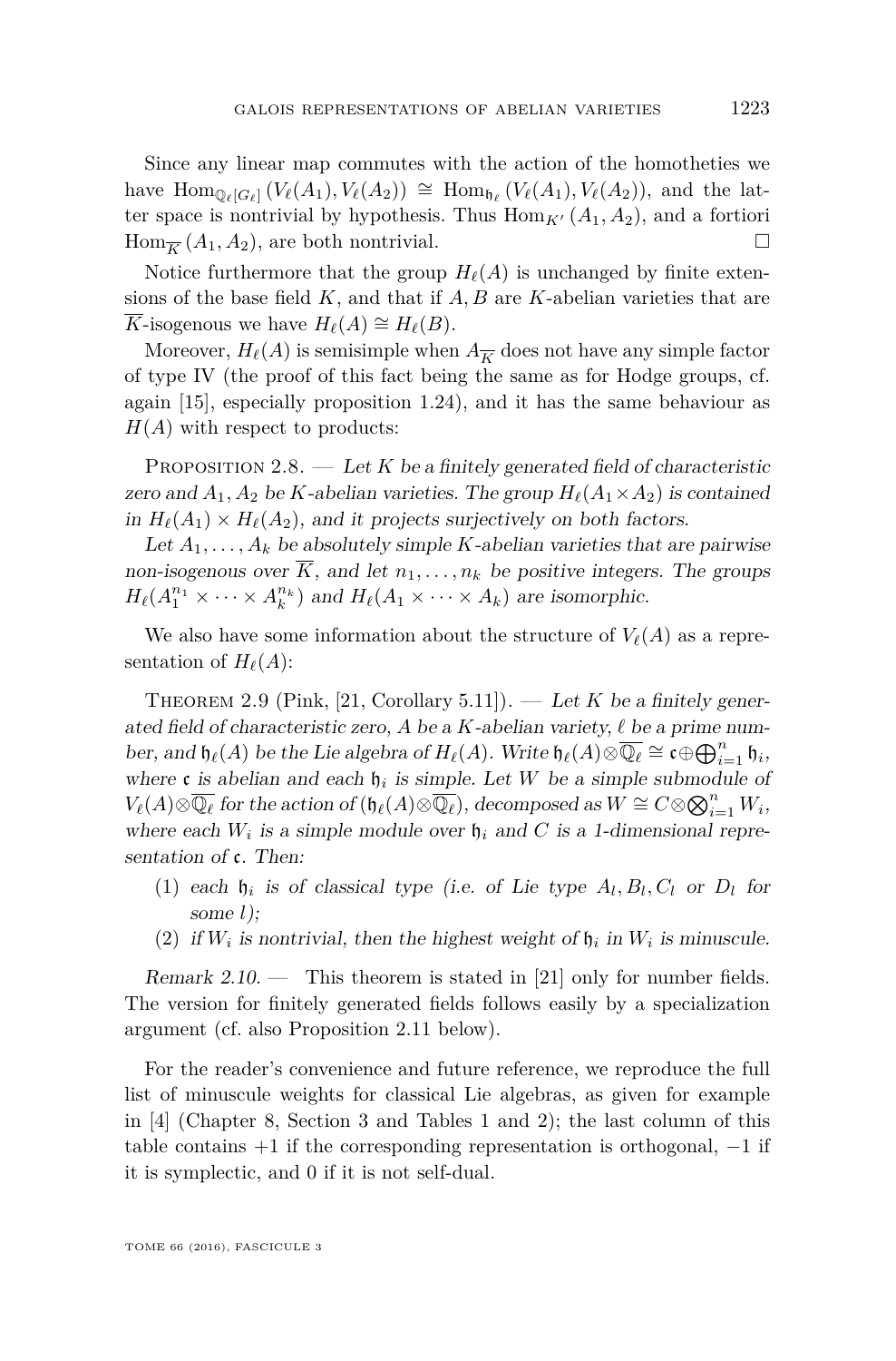| Root system             | Minuscule weight Dimension            |                  | Duality properties                                                                                |
|-------------------------|---------------------------------------|------------------|---------------------------------------------------------------------------------------------------|
| $A_l$ $(l \geqslant 1)$ | $\omega_r, 1 \leqslant r \leqslant l$ | $\binom{l+1}{r}$ | $(-1)^{r}$ , if $r = \frac{l+1}{2}$<br>0, if $r \neq \frac{l+1}{2}$                               |
| $B_l$ $(l \geqslant 2)$ | $\omega_l$                            | $2^l$            | $+1$ , if $l \equiv 3,0 \pmod{4}$<br>$-1$ , if $l \equiv 1,2 \pmod{4}$                            |
| $C_l$ $(l \geqslant 3)$ | $\omega_1$                            | 21               | $-1$                                                                                              |
| $D_l$ $(l \geqslant 4)$ | $\omega_1$                            | 21               | $+1$                                                                                              |
|                         | $\omega_{l-1}, \omega_l$              | $2^{l-1}$        | $+1$ , if $l \equiv 0 \pmod{4}$<br>$-1$ , if $l \equiv 2 \pmod{4}$<br>0, if $l \equiv 1 \pmod{2}$ |

Table 2.1. Minuscule weights

#### <span id="page-8-1"></span>**2.4. Known results towards the Mumford-Tate conjecture**

Let *K* be again a field finitely generated over Q, and *A* be an abelian variety over *K*. Fix any embedding  $\sigma: K \hookrightarrow \mathbb{C}$ , so that we can regard *K* as a subfield of C, and the Mumford-Tate and Hodge groups of *A* are defined. The celebrated Mumford-Tate conjecture predicts that the equality  $G_{\ell}(A)^0 = \mathrm{MT}(A) \otimes \mathbb{Q}_{\ell}$  should hold for every prime  $\ell$ ; equivalently, for every *A* and  $\ell$  we should have  $H_{\ell}(A) \cong H(A) \otimes \mathbb{Q}_{\ell}$ . Note that both sides of this equality are invariant under finite extensions of *K* and isogenies: in particular, if *A* and *B* are *K*-abelian varieties that are  $\overline{K}$ -isogenous, the conjecture holds for *A* if and only if it holds for *B*.

Even though the general case of the conjecture is still wide open, many partial results have proven, and we shall now recall a number of them that we will need in what follows. Let us start with the following proposition, which allows a reduction of the problem to the case of *K* being a number field:

<span id="page-8-0"></span>PROPOSITION 2.11 (Serre, Noot, [\[20,](#page-28-8) Proposition 1.3]). — Let  $\ell$  be a prime, *K* be a finitely generated subfield of  $\mathbb C$  and *A* be a *K*-abelian variety. There exist a number field *L*, a specialization *B* of *A* over *L*, and *identifications*  $H_1(A_{\mathbb{C}}(\mathbb{C}), \mathbb{Q}) \cong H_1(B_{\mathbb{C}}(\mathbb{C}), \mathbb{Q})$  and  $T_\ell(A) \cong T_\ell(B)$  (compatible with the comparison isomorphism in étale cohomology) such that  $MT(A) = MT(B)$  and  $G_{\ell}(A) = G_{\ell}(B)$  under the given identifications.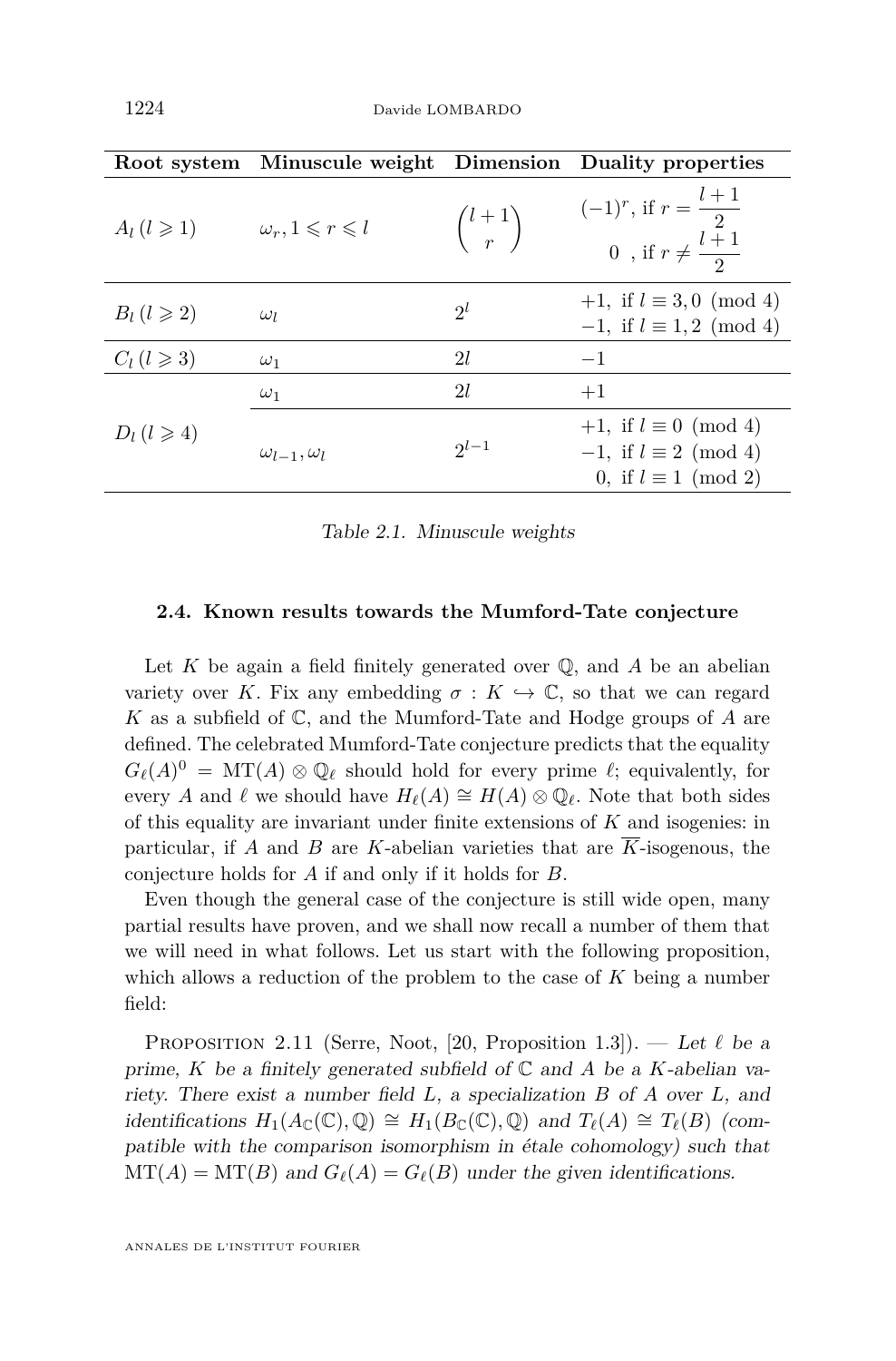This proposition implies in particular that most results which are known for number fields and depend on a single prime  $\ell$  automatically propagate to finitely generated subfields of C. This applies to all the theorems we list in this section, some of which were originally stated only for number fields.

Theorem 2.12 (Piatetskii-Shapiro, Borovoi, Deligne [\[6,](#page-28-9) I, Prop. 6.2]). Let *K* be a finitely generated subfield of  $\mathbb C$  and *A* be a *K*-abelian variety. For every prime  $\ell$  we have the inclusion  $G_{\ell}(A)^0 \subseteq MT(A) \otimes \mathbb{Q}_{\ell}$ .

THEOREM 2.13 (Pink, [\[14,](#page-28-10) Theorem 4.3]). — Let  $K$  be a finitely generated subfield of  $\mathbb C$  and  $A$  be a  $K$ -abelian variety. Suppose that the equality  $\text{rk}(H(A)) = \text{rk}(H_{\ell}(A))$  holds for one prime  $\ell$ : then  $H_{\ell}(A) = H(A) \otimes \mathbb{Q}_{\ell}$ holds for every prime  $\ell$ . In particular, if the Mumford-Tate conjecture holds for one prime, then it holds for every prime.

<span id="page-9-2"></span>Theorem 2.14 (Vasiu, [\[32,](#page-29-0) Theorem 1.3.1]; cf. also Ullmo-Yafaev, [\[31,](#page-29-1) Corollary 2.11]). — Let K be a finitely generated subfield of  $\mathbb C$  and A be a *K*-abelian variety. For every prime  $\ell$  we have  $Z(H_{\ell}(A)) \cong Z(H(A)) \otimes \mathbb{Q}_{\ell}$ . In particular, the Mumford-Tate conjecture is true for CM abelian varieties.

Remark 2.15. — The CM case of the Mumford-Tate conjecture was first proved by Pohlmann [\[23\]](#page-28-11).

The following proposition follows immediately upon combining the previous three theorems:

<span id="page-9-3"></span>PROPOSITION 2.16. — Let *K* be a finitely generated subfield of  $\mathbb{C}$  and *A* be a *K*-abelian variety. Suppose that for one prime number  $\ell$  we have  $\text{rk}(H(A)^{\text{der}}) \leq \text{rk}(H_{\ell}(A)^{\text{der}})$ : then the Mumford-Tate conjecture holds for *A*. The same is true if (for some prime  $\ell$ ) we have rk  $H(A) \leq \text{rk } H_{\ell}(A)$ .

In a different direction, many results are known for absolutely simple abelian varieties of specific dimensions:

<span id="page-9-0"></span>THEOREM 2.17 (Serre,  $[28]$ ). — The Mumford-Tate conjecture is true for elliptic curves (over finitely generated subfields of  $\mathbb{C}$ ).

<span id="page-9-1"></span>THEOREM 2.18 (Tanke'ev, Ribet, [\[26,](#page-28-13) Theorems 1, 2 and 3]). — The Mumford-Tate conjecture is true for absolutely simple abelian varieties of prime dimension (over finitely generated subfields of C).

<span id="page-9-4"></span>THEOREM 2.19 (Moonen, Zarhin, [\[16\]](#page-28-14)). — Let K be a finitely generated subfield of  $\mathbb C$  and A be an absolutely simple K-abelian variety of dimension 4. If  $\text{End}_{\overline{K}}(A) \neq \mathbb{Z}$ , then the Mumford-Tate conjecture holds for A. If End<sub>K</sub>(*A*) = Z, then either for all primes  $\ell$  we have  $H_{\ell}(A) \cong Sp_{8,\mathbb{Q}_{\ell}}$  and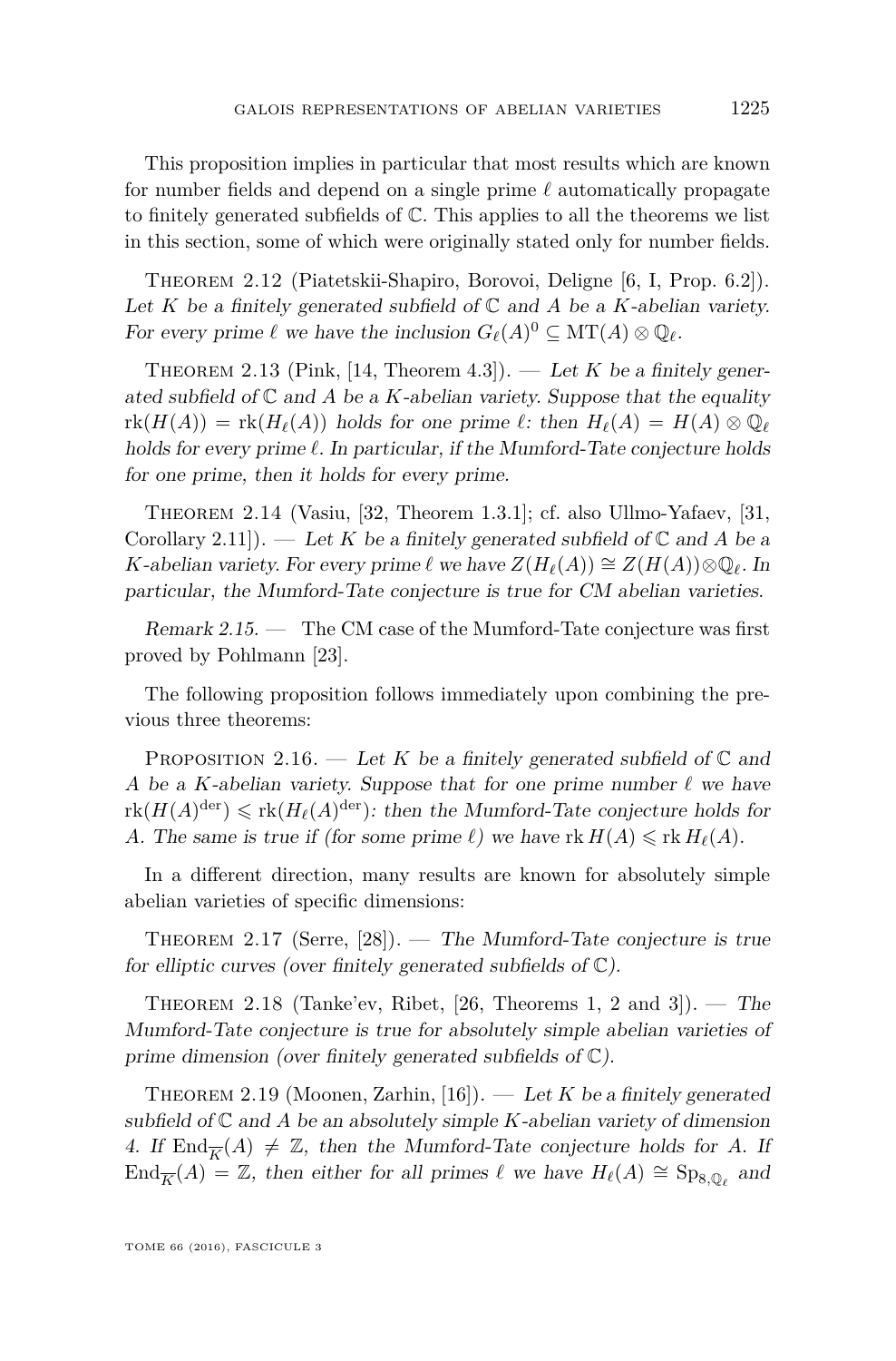Mumford-Tate holds for A, or else for all  $\ell$  the group  $H_{\ell}(A)$  is isogenous to a  $\mathbb{Q}_\ell$ -form of  $\mathrm{SL}_2^3$ .

Remark 2.20. — The preprint [\[39\]](#page-29-2) announces a proof of the Mumford-Tate conjecture for abelian fourfolds A with  $\text{End}_{\overline{K}}(A) = \mathbb{Z}$ . In what follows we shall not need this fact, whose only effect would be to slightly simplify the statement of Theorem [6.1.](#page-25-0)

There are some common elements to the proofs of all the dimensionspecific results we just listed, and we shall try to capture them in Definition [2.22](#page-10-0) below. We now try to motivate this definition. As the group  $H_{\ell}(A)$  is reductive and connected, most of its structure is encoded by the  $\mathbb{Q}_\ell$ -Lie algebra  $\mathfrak{h}_\ell(A) = \text{Lie}(H_\ell(A))$ ; extending scalars to  $\overline{\mathbb{Q}_\ell}$ , this Lie algebra can be written as  $\mathfrak{h}_{\ell}(A) \otimes \overline{\mathbb{Q}_{\ell}} \cong \mathfrak{c} \oplus \bigoplus_{i=1}^{n} \mathfrak{h}_i$ , with  $\mathfrak{c}$  abelian and each  $\mathfrak{h}_i$  simple. The proofs of Theorems [2.17](#page-9-0) and [2.18](#page-9-1) yield information about the structure of this Lie algebra:

PROPOSITION 2.21. — Let K be a finitely generated subfield of  $\mathbb C$  and *A/K* be an absolutely simple abelian variety whose dimension is either 1 or a prime number. Fix a prime  $\ell$  and let  $\mathfrak{h}_{\ell}(A)$  be the Lie algebra of  $H_{\ell}(A)$ . Suppose *A* is not of type IV. Then the following hold:

- the Lie algebra  $\mathfrak{h}_{\ell}(A) \otimes \overline{\mathbb{Q}_{\ell}}$  admits a decomposition  $\mathfrak{h}_1 \oplus \cdots \oplus \mathfrak{h}_n$ , where each simple factor  $\mathfrak{h}_i$  is of Lie type  $\mathfrak{sp}_k$  for some k;
- for each  $i = 1, \ldots, n$  there exists a  $\mathfrak{h}_i$ -module  $W_i$ , not necessarily simple, such that  $V_{\ell}(A) \otimes \overline{\mathbb{Q}_{\ell}}$  is isomorphic to  $W_1 \oplus \cdots \oplus W_n$ , the action of  $\mathfrak{h}_1 \oplus \ldots \oplus \mathfrak{h}_n$  on  $W_1 \oplus \cdots \oplus W_n$  is componentwise, and  $\mathfrak{h}_i$ acts faithfully on *W<sup>i</sup>* ;
- every module  $W_i$  is a direct sum of copies of the standard representation of  $\mathfrak{h}_i$  (cf. Definition [2.1\)](#page-4-0).

Trying to isolate the essential features of this proposition, and taking into account Theorem [2.9,](#page-7-0) we are led to the following definition:

<span id="page-10-0"></span>DEFINITION 2.22.  $-$  Let K be a finitely generated field of characteristic zero,  $A/K$  be an abelian variety, and  $\mathfrak{h}_{\ell}(A)$  be the Lie algebra of  $H_{\ell}(A)$ . We can write  $\mathfrak{h}_{\ell}(A) \otimes \overline{\mathbb{Q}_{\ell}} \cong \mathfrak{c} \oplus \mathfrak{h}_1 \oplus \cdots \oplus \mathfrak{h}_n$ , where  $\mathfrak{c}$  is abelian and each factor h*<sup>i</sup>* is simple and (by Theorem [2.9\)](#page-7-0) of classical type. We say that *A* is of general Lefschetz type (with respect to the prime  $\ell$ ) if it is absolutely simple, not of type IV, and the following hold:

(1) for each  $i = 1, \ldots, n$  there exists a (not necessarily simple)  $\mathfrak{h}_{i}$ module  $W_i$  such that  $V_\ell(A) \otimes \overline{\mathbb{Q}_\ell}$  is isomorphic to  $W_1 \oplus \cdots \oplus W_n$ , where the action of  $\mathfrak{h}_1 \oplus \ldots \oplus \mathfrak{h}_n$  on  $W_1 \oplus \cdots \oplus W_n$  is componentwise, and  $\mathfrak{h}_i$  acts faithfully on  $W_i$ ;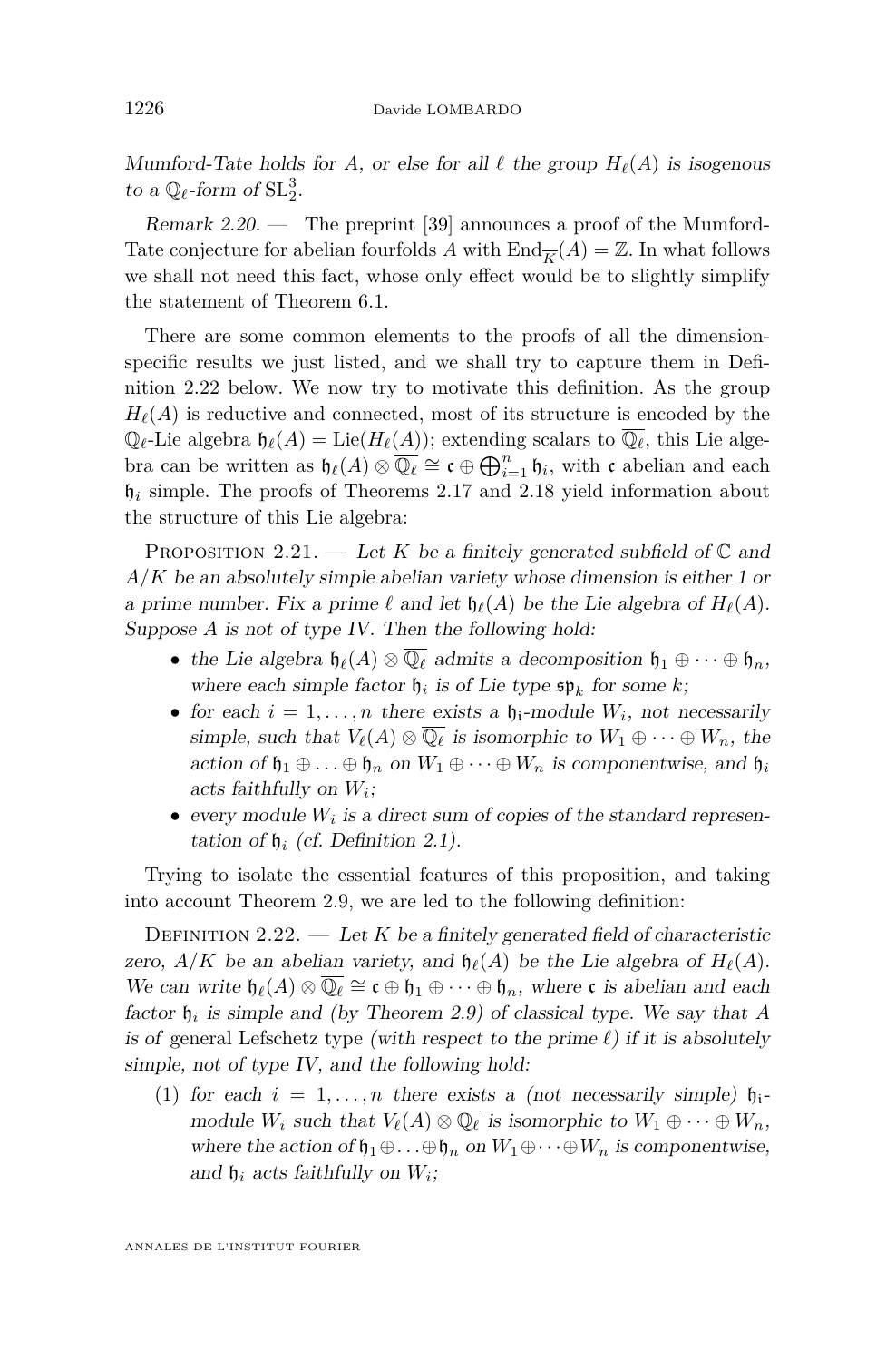- (2) if the simple Lie algebra  $\mathfrak{h}_i$  is of Lie type  $A_l$ , the rank *l* is odd and  $W_i$  is a direct sum of copies of  $\bigwedge^{\frac{l+1}{2}}$  Std, where Std is the standard representation of h*<sup>i</sup>* (cf. Definition [2.1\)](#page-4-0);
- (3) if the simple algebra  $\mathfrak{h}_i$  is of Lie type  $B_l$ , the module  $W_i$  is a direct sum of copies of the (spinor) representation defined by the highest weight  $\omega_l$  (in the notation of [\[4,](#page-27-0) Planches I-IV]);
- (4) if the simple algebra  $\mathfrak{h}_i$  is of Lie type  $C_l$  or  $D_l$ , the module  $W_i$  is a direct sum of copies of the standard representation of  $\mathfrak{h}_i$ .

We shall simply say that *A* is of general Lefschetz type (without further specification) when properties  $(1)-(4)$  hold with respect to every prime  $\ell$ .

Remark 2.23. — As proved in [\[19,](#page-28-15) Lemma 2.3], when *A* is a complex abelian variety of type I or II the action of the Lefschetz group of *A* on  $V(A) \otimes \mathbb{C}$  has precisely this structure.

Several instances of this situation have been studied, for example in a series of papers by Banaszak, Gajda and Krasoń. Among various other results, for abelian varieties of type I and II they prove:

<span id="page-11-0"></span>THEOREM 2.24 (Theorems 6.9 and 7.12 of [\[1\]](#page-27-2)). — Let *K* be a finitely generated subfield of  $\mathbb C$  and  $A/K$  be an absolutely simple abelian variety of type I or II. Suppose that  $h =$  reldim(A) is odd: then for every prime *l* the simple factors of  $H_\ell(A) \otimes \overline{\mathbb{Q}_\ell}$  are of type  $\text{Sp}_{2h}$ . Furthermore, the Mumford-Tate conjecture holds for *A*.

Remark 2.25.  $\frac{1}{1}$  It is clear from the proof of [\[1,](#page-27-2) Lemma 4.13] that any abelian variety as in Theorem [2.24](#page-11-0) is of general Lefschetz type. Moreover, the result also holds for  $h = 2$ : this is not stated explicitly in [\[1\]](#page-27-2), but follows essentially from the same proof (cf. also [\[5,](#page-28-16) Theorem 8.5], which covers the case of abelian fourfolds of relative dimension 2).

Another paper by the same authors, [\[2\]](#page-27-3), deals with varieties of type III:

<span id="page-11-1"></span>PROPOSITION 2.26. — Let K be a finitely generated subfield of  $\mathbb C$  and *A/K* be an absolutely simple abelian variety of type III.

Suppose that  $h =$  reldim(A) is odd: then for every  $\ell$  the simple factors of (Lie  $H_\ell(A)$ )  $\otimes \overline{\mathbb{Q}_\ell}$  are either of type  $\mathfrak{so}_{2h}$  or of type  $\mathfrak{sl}_{l+1}$ , where  $l+1$  is a power of 2. Furthermore, *A* is of general Lefschetz type.

Remark  $2.27.$  — Note that the authors of [\[2\]](#page-27-3) claim a stronger statement, namely the fact that the simple factors of  $H_\ell(A) \otimes \overline{\mathbb{Q}_\ell}$  can only be of type SO2*<sup>h</sup>* and that, under the same hypotheses, Mumford-Tate holds for *A*. The proof of [\[2,](#page-27-3) Lemma 4.13], however, fails to take into account the minuscule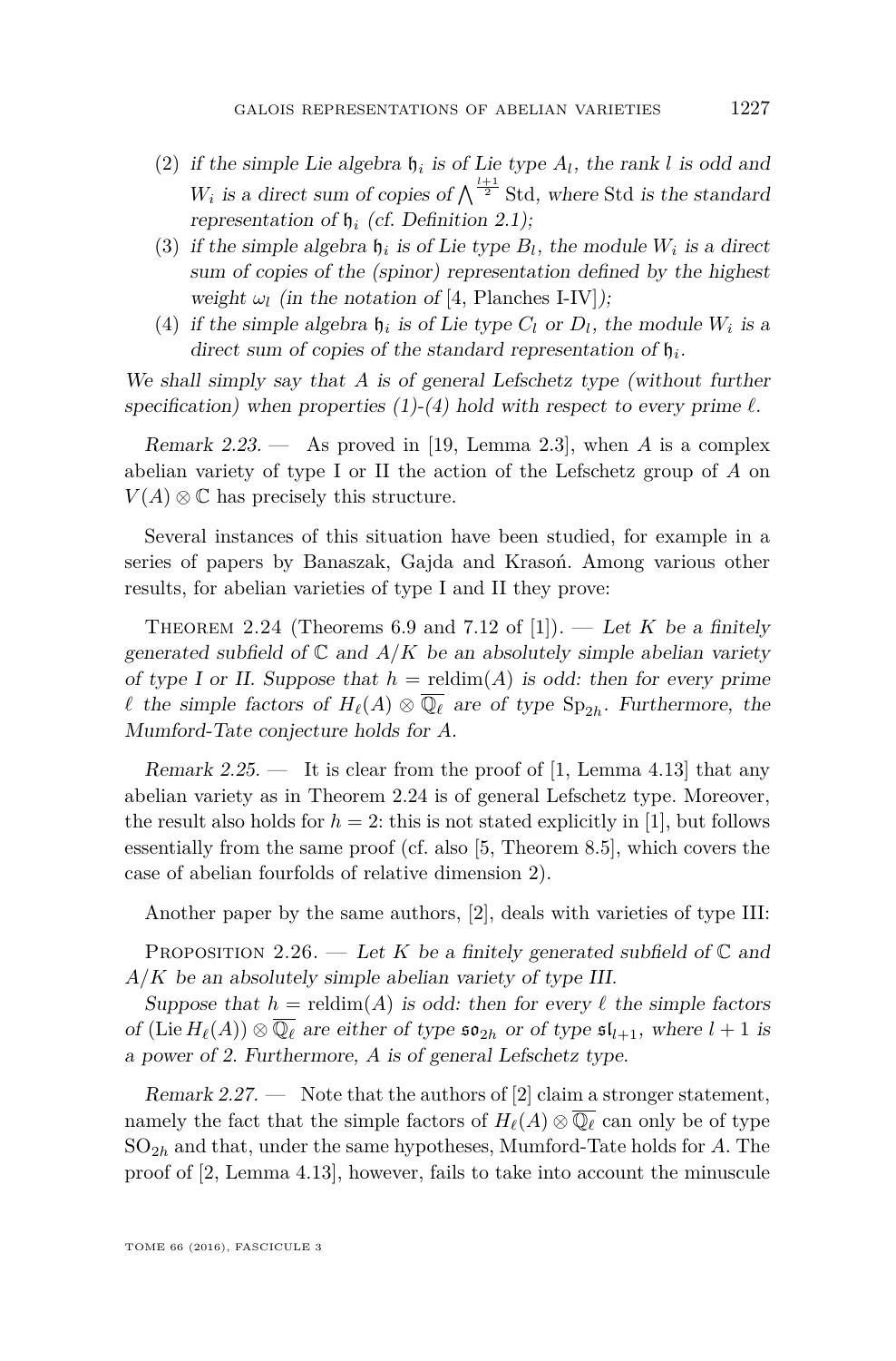orthogonal representations whose dimension is congruent to 2 modulo 4 (those corresponding to algebras of type  $\mathfrak{sl}_{l+1}$  acting on  $\Lambda^{\frac{l+1}{2}}$  Std, when  $l \geq 3$  and  $l + 1$  is a power of 2); as a result, the statements of [\[2,](#page-27-3) Theorems 4.19 and 5.11] need to be amended as we did in Proposition [2.26.](#page-11-1)

#### **3. Preliminary lemmas**

<span id="page-12-0"></span>We now start proving some lemmas on algebraic groups and Lie algebras we will repeatedly need throughout the paper.

<span id="page-12-1"></span>LEMMA 3.1. — Let  $G \hookrightarrow G_1 \times G_2$  be an inclusion of algebraic groups over a field of characteristic zero. Suppose that  $G, G_1$  and  $G_2$  are reductive and connected, and that the projections of  $G$  on  $G_1$  and  $G_2$  are surjective. If  $rk G$  equals  $rk(G_1) + rk(G_2)$ , then the inclusion is an isomorphism.

Proof. — We show that *G* is open and closed in  $G_1 \times G_2$ . It is closed because every algebraic subgroup is, and it is open since  $G$  and  $G_1 \times G_2$ have the same Lie algebra by [\[9,](#page-28-17) Lemma 3.1].  $\square$ 

<span id="page-12-2"></span>Lemma 3.2. — Let *G* be a Q-simple algebraic group. If *G* is semisimple and the number of simple factors of  $G_{\overline{0}}$  is at most 3, then there is a set of primes *L* of positive density such that for every  $\ell$  in *L* the group  $G_{\mathbb{Q}_{\ell}}$  is simple.

Proof. — Let *n* be the number of simple factors of  $G_{\overline{0}}$ ; if  $n = 1$  there is nothing to prove, so we can assume *n* is 2 or 3.

The permutation action of Gal  $(\overline{\mathbb{Q}}/\mathbb{Q})$  on the simple factors of  $G_{\overline{\mathbb{Q}}}$  determines a map  $\rho$ : Gal  $(\overline{\mathbb{Q}}/\mathbb{Q}) \to S_n$ , and the assumption that *G* is  $\mathbb{Q}$ -simple implies that the image of  $\rho$  is a transitive subgroup of  $S_n$ . As  $n \leq 3$ , we see that the image of  $\rho$  contains an *n*-cycle  $g$ . By the Chebotarev density theorem there exists a set of primes *L* of positive density such that  $\rho$  (Gal  $(\overline{\mathbb{Q}_\ell}/\mathbb{Q}_\ell)$ ) contains *g*; in particular, for any such  $\ell$  the group Gal  $(\overline{\mathbb{Q}_\ell}/\mathbb{Q}_\ell)$  acts transitively on the simple factors of  $G_{\overline{\mathbb{Q}_\ell}}$ , so  $G_{\mathbb{Q}_\ell}$  is simple over  $\mathbb{Q}_\ell$ .

LEMMA 3.3. — Let K be a finitely generated subfield of  $\mathbb C$  and  $A, B$  be *K*-abelian varieties. Suppose *B* is CM and  $H(A \times B) \cong H(A) \times H(B)$ . Then we have  $H_\ell(A \times B) \cong H_\ell(A) \times H_\ell(B)$  for every prime  $\ell$ .

Proof. — Using the hypothesis and applying Theorem [2.14](#page-9-2) twice we find  $\text{rk } Z(H_{\ell}(A \times B)) = \text{rk } Z(H(A \times B))$ 

$$
= \text{rk } Z(H(A)) + \text{rk } Z(H(B))
$$

$$
= \text{rk } Z(H_{\ell}(A)) + \text{rk } Z(H_{\ell}(B)).
$$

ANNALES DE L'INSTITUT FOURIER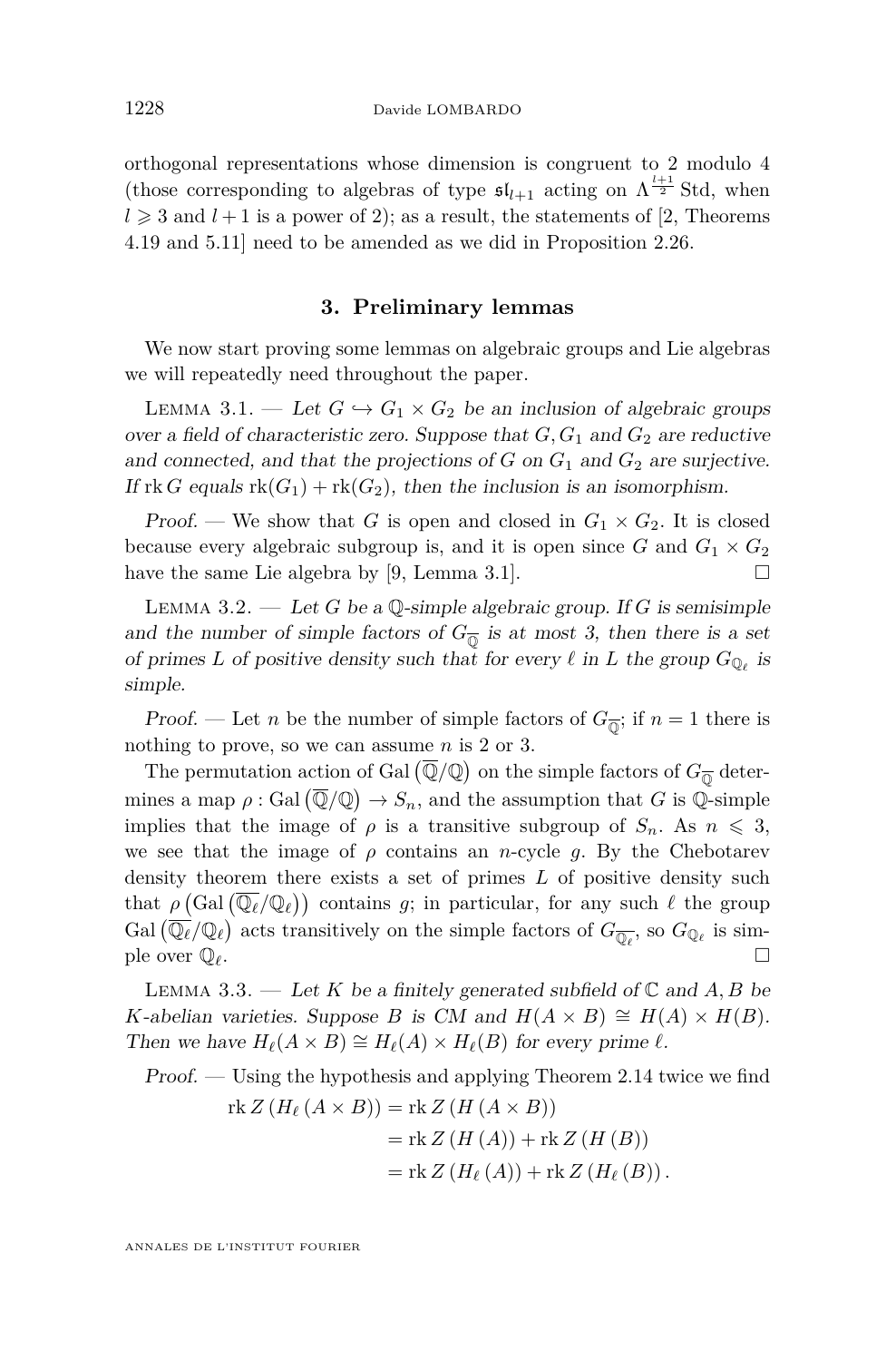As  $H_\ell(B)$  is a torus, the canonical projection  $H_\ell(A \times B) \to H_\ell(A)$  induces an isogeny  $H_{\ell}(A \times B)^{\text{der}} \cong H_{\ell}(A)^{\text{der}},$  hence rk  $H_{\ell}(A \times B)^{\text{der}} =$  rk  $H_{\ell}(A)^{\text{der}}$ . Putting these facts together we get  $\text{rk } H_\ell(A \times B) = \text{rk } H_\ell(A) + \text{rk } H_\ell(B)$ , so the inclusion  $H_\ell(A \times B) \hookrightarrow H_\ell(A) \times H_\ell(B)$  is an isomorphism by Lemma [3.1.](#page-12-1)  $\Box$ 

The next lemma is certainly well-known to experts (a somewhat similar statement is for example [\[27,](#page-28-18) Théorème 7], which deals with the case of elliptic curves), but for lack of an accessible reference we include a short proof:

<span id="page-13-1"></span>LEMMA 3.4. — Let  $K$  be a finitely generated subfield of  $\mathbb C$  and  $A, B$  be *K*-abelian varieties. Suppose *B* is of CM type and  $A_{\overline{K}}$  has no simple factor of type IV. Then we have  $H(A \times B) \cong H(A) \times H(B)$ , and for every prime  $\ell$  we also have  $H_{\ell}(A \times B) \cong H_{\ell}(A) \times H_{\ell}(B)$ .

Proof. — The same proof works for both  $H(A \times B)$  and  $H_\ell(A \times B)$ , so let us only consider the former. The canonical projections  $H(A \times B) \to H(A)$ and  $H(A \times B) \to H(B)$  induce isogenies  $H(A \times B)^{\text{der}} \cong H(A)^{\text{der}}$  and  $Z(H(A \times B)) \cong Z(H(B))$ , so we have

$$
rk H(A \times B) = rk H(A \times B)^{der} + rk Z(H(A \times B))
$$
  
= rk H(A)<sup>der</sup> + rk Z(H(B))  
= rk H(A) + rk H(B)

and we conclude by Lemma [3.1.](#page-12-1)

<span id="page-13-2"></span>LEMMA 3.5. — Let *K* be a finitely generated subfield of  $\mathbb{C}$  and  $A, B$  be *K*-abelian varieties. Suppose that Mumford-Tate holds for *A*, and that *B* is CM. Then Mumford-Tate holds for  $A \times B$ .

Proof. — Let  $\ell$  be a prime number. As in the previous lemma we have  $\text{rk } H_\ell(A \times B)^{\text{der}} = \text{rk } H_\ell(A)^{\text{der}} \text{ and } \text{rk } H(A \times B)^{\text{der}} = \text{rk } H(A)^{\text{der}}.$  Since the Mumford-Tate conjecture holds for *A*, we deduce

$$
\operatorname{rk} H_\ell(A \times B)^{\operatorname{der}} = \operatorname{rk} H_\ell(A)^{\operatorname{der}} = \operatorname{rk} H(A)^{\operatorname{der}} = \operatorname{rk} H(A \times B)^{\operatorname{der}},
$$

and the lemma follows from Proposition [2.16.](#page-9-3)

<span id="page-13-0"></span>LEMMA 3.6. — Let K be a finitely generated subfield of  $\mathbb C$  and let  $A_1, \ldots, A_n$  be *K*-abelian varieties. Suppose that Mumford-Tate holds for every  $A_i$ , and that the equality  $H_\ell(\prod_{i=1}^n A_i) = \prod_{i=1}^n H_\ell(A_i)$  holds for a given prime  $\ell$ . Then the Mumford-Tate conjecture holds for  $\prod_{i=1}^{n} A_i$ .

TOME 66 (2016), FASCICULE 3

$$
\qquad \qquad \Box
$$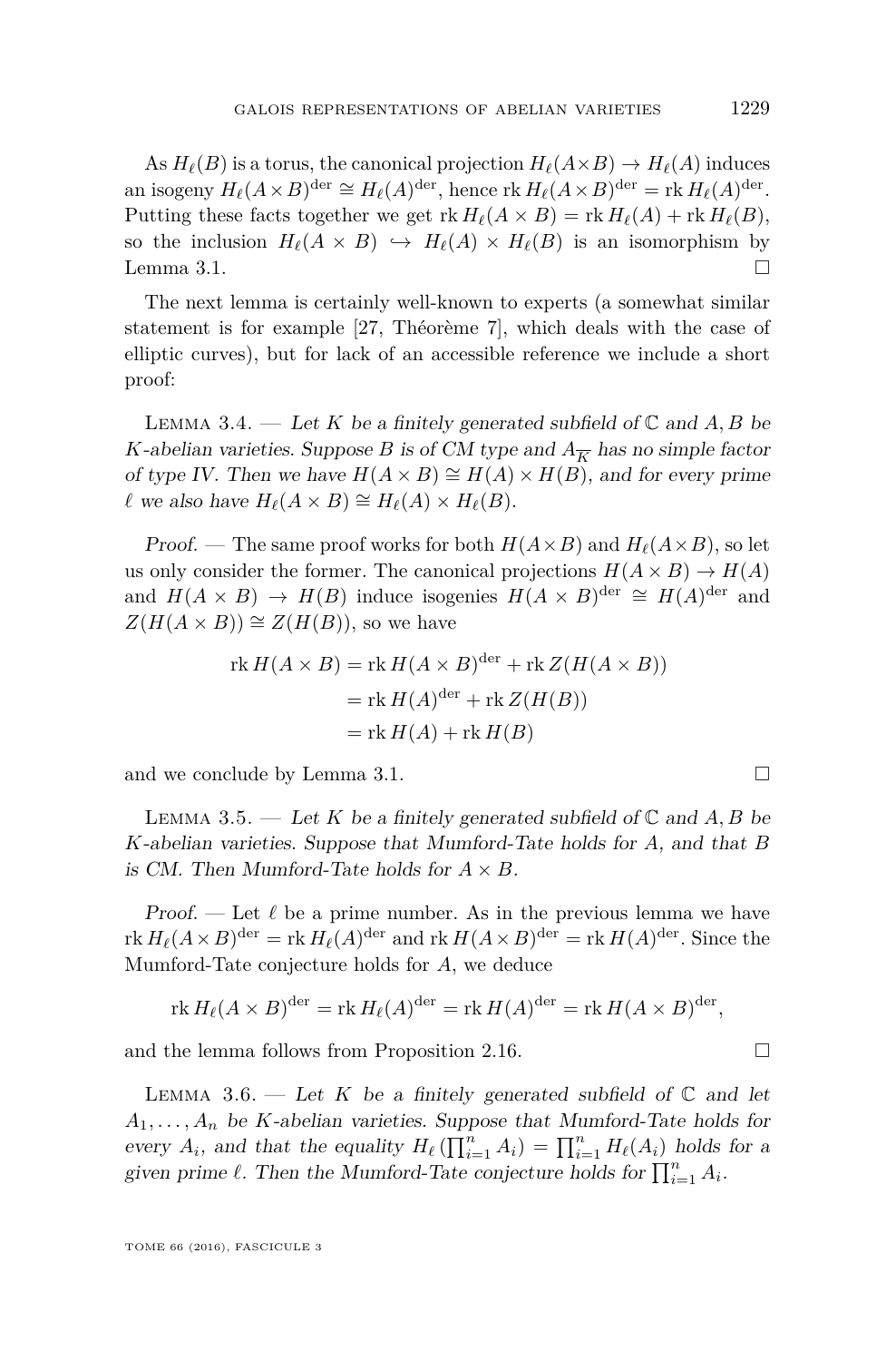Proof. — The hypothesis implies

$$
\operatorname{rk} H_{\ell}\left(\prod_{i=1}^{n} A_{i}\right) = \sum_{i=1}^{n} \operatorname{rk} H_{\ell}(A_{i}) = \sum_{i=1}^{n} \operatorname{rk} H(A_{i}) \geqslant \operatorname{rk} H\left(\prod_{i=1}^{n} A_{i}\right),
$$
  
the lemma follows from Proposition 2.16

and the lemma follows from Proposition [2.16.](#page-9-3)

One of the most important ingredients in our proofs is the following lemma, part of which is originally due to Ribet. The statement we give here is close in spirit to [\[16,](#page-28-14) Lemma 2.14], but our version is even more general.

<span id="page-14-0"></span>LEMMA  $3.7.$  — Let **C** be an algebraically closed field of characteristic zero and  $V_1, \ldots, V_n$  be finite-dimensional **C**-vector spaces. Let  $\mathfrak{gl}(V_i)$  be the Lie algebra of endomorphisms of  $V_i$  and let  $\mathfrak g$  be a Lie subalgebra of  $\mathfrak{gl}(V_1) \oplus \cdots \oplus \mathfrak{gl}(V_n)$ . For each  $i = 1, \cdots, n$  let  $\pi_i : \bigoplus_{j=1}^n \mathfrak{gl}(V_j) \to \mathfrak{gl}(V_i)$ be the *i*-th projection and let  $\mathfrak{g}_i = \pi_i(\mathfrak{g})$ . Suppose that each  $\mathfrak{g}_i$  is a simple Lie algebra and that one of the following conditions holds:

- (a) For every pair of distinct indices *i*, *j* the projection  $\mathfrak{g} \to \mathfrak{g}_i \oplus \mathfrak{g}_j$  is onto.
- (b) For all indices  $i \neq j$  for which there is an isomorphism  $\varphi : \mathfrak{g}_i \to \mathfrak{g}_j$ we have the following:
	- (1) there is an irreducible  $\mathfrak{g}_i$ -representation *W* such that all simple  $\mathfrak{g}_i$ -submodules of  $V_i$  and of  $\varphi^*(V_j)$  are isomorphic to  $W$ , and the highest weight defining *W* is stable under all automorphisms of g*<sup>i</sup>* ;
	- (2) let  $I = \{k \in \{1, ..., n\} \mid \mathfrak{g}_k \cong \mathfrak{g}_i\}$ ; the equality

$$
\operatorname{End}_{\mathfrak{g}}\left(\bigoplus_{k\in I} V_k\right) \cong \prod_{k\in I} \operatorname{End}_{\mathfrak{g}_k} V_k
$$

holds.

Then 
$$
\mathfrak{g} = \bigoplus_{j=1}^n \mathfrak{g}_j
$$
.

Remark 3.8. — As inner automorphisms preserve every highest weight, in condition (b1) one only needs to check the action of the outer automorphisms (which are finite in number, up to inner automorphisms, since they correspond to automorphisms of the Dynkin diagram). In particular, our conditions (b) generalize those given in [\[16,](#page-28-14) Lemma 2.14].

 $Proof.$  — The fact that (a) implies the desired equality is classical, cf. the Lemma on pages 790-791 of [\[25\]](#page-28-19). Thus it suffices to show that (b) implies (a). Let us fix a pair  $(i, j)$  and consider the canonical projection

ANNALES DE L'INSTITUT FOURIER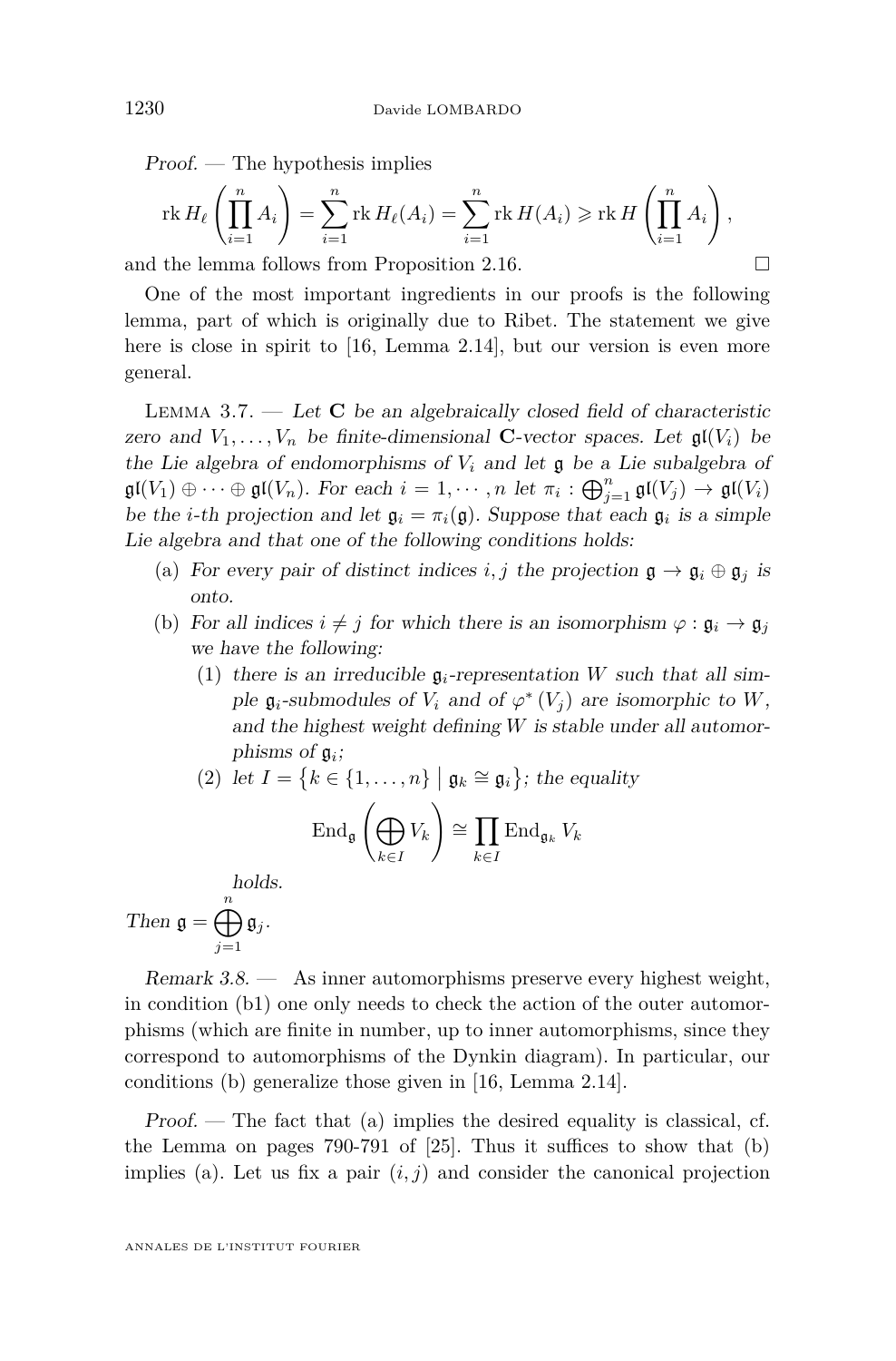$\pi_i \oplus \pi_j : \mathfrak{g} \to \mathfrak{g}_i \oplus \mathfrak{g}_j$ . Let h be the image of this projection and  $\mathfrak{k}$  be ker ( $\mathfrak{h} \to \mathfrak{g}_i$ ). Since  $\mathfrak{k}$  can be identified to an ideal of  $\mathfrak{g}_i$  (which is simple), we either have  $\mathfrak{k} \cong \mathfrak{g}_i$ , in which case  $\mathfrak{h} \cong \mathfrak{g}_i \oplus \mathfrak{g}_i$  as required, or  $\mathfrak{k} = \{0\},\$ in which case h is the graph of an isomorphism  $\mathfrak{g}_i \cong \mathfrak{g}_j$ ; it is this latter possibility that we need to exclude. If  $\mathfrak{g}_i$  and  $\mathfrak{g}_j$  are not isomorphic there is nothing to prove, so let us assume  $\mathfrak{g}_i \cong \mathfrak{g}_j$ , and suppose by contradiction that  $\mathfrak h$  is the graph of an isomorphism  $\varphi : \mathfrak g_i \to \mathfrak g_j$ . Let  $\rho_i : \mathfrak g_i \to \mathfrak{gl}(V_i)$  and  $\rho_j : \mathfrak{g}_j \to \mathfrak{gl}(V_j)$  be the tautological representations of  $\mathfrak{g}_i, \mathfrak{g}_j$ . By assumption (b1), the simple  $\mathfrak{g}_i$ -subrepresentations of  $\rho_i$  and  $\rho_j \circ \varphi$  are isomorphic, so there exists a nonzero morphism of  $\mathfrak{g}_i$ -representations  $\chi_{ij}: V_i \to V_j$ . Equivalently,  $\chi_{ij}$  is h-equivariant (recall that h is the graph of  $\varphi$ ). Setting  $I = \{k \in \{1, \ldots, n\} \mid \mathfrak{g}_k \cong \mathfrak{g}_i\},\$  the map

$$
\Psi: \bigoplus_{k \in I} V_k \longrightarrow \bigoplus_{k \in I} V_k
$$
\n
$$
(v_{i_1}, \cdots, \underbrace{v_i}_{\text{factor } V_i}, \cdots, v_{i_{|I|}}) \mapsto (0, \cdots, \underbrace{\chi_{ij}(v_i)}_{\text{factor } V_j}, \cdots, 0)
$$

then belongs to  $\text{End}_{\mathfrak{g}}(\bigoplus_{k \in I} V_k)$ , but does not send every factor to itself, so it is not an element of  $\prod_{k \in I} \text{End}_{\mathfrak{g}_k}(V_k)$ . This contradicts condition (b2), so  $\mathfrak{g} \to \mathfrak{g}_i \oplus \mathfrak{g}_j$  must be onto, and therefore (b) implies (a) as required.  $\Box$ 

<span id="page-15-0"></span>PROPOSITION  $3.9.$  — Let K be a finitely generated field of characteristic zero,  $A, B$  be *K*-abelian varieties and  $\ell$  be a prime number. Suppose  $H_{\ell}(A)$  is semisimple and no simple factor of the (semisimple) Lie algebra Lie( $H_\ell(A)$ )⊗ $\overline{\mathbb{Q}_\ell}$  is isomorphic to a simple factor of Lie( $H_\ell(B)$ )<sup>ss</sup> ⊗ $\overline{\mathbb{Q}_\ell}$ : then  $H_{\ell}(A \times B) \cong H_{\ell}(A) \times H_{\ell}(B).$ 

Proof. — As the group  $H_\ell(A)$  is semisimple, the projection of  $H_\ell(A \times B)$ onto  $H_\ell(B)$  induces an isogeny  $Z(H_\ell(A \times B)) \cong Z(H_\ell(B))$ , so the centers of  $H_\ell(A \times B)$  and of  $H_\ell(A) \times H_\ell(B)$  have the same rank.

Next consider the semisimple ranks. Let  $\mathfrak{h}$ ,  $\mathfrak{h}_A$  and  $\mathfrak{h}_B$  be the Lie algebras Lie( $H_\ell(A \times B)$ )<sup>ss</sup>⊗ $\overline{\mathbb{Q}_\ell}$ , Lie( $H_\ell(A)$ )⊗ $\overline{\mathbb{Q}_\ell}$  and Lie( $H_\ell(B)$ )<sup>ss</sup>⊗ $\overline{\mathbb{Q}_\ell}$  respectively.

Write  $\mathfrak{h}_A \cong \mathfrak{g}_1 \oplus \cdots \oplus \mathfrak{g}_n$  and  $\mathfrak{h}_B \cong \mathfrak{g}_{n+1} \oplus \cdots \oplus \mathfrak{g}_{n+m}$ , with every  $\mathfrak{g}_i$ simple. We can consider  $\mathfrak{h}$  as a subalgebra of  $\bigoplus_{i=1}^n \mathfrak{g}_i \oplus \bigoplus_{j=1}^m \mathfrak{g}_{n+j}$  that projects surjectively onto  $\bigoplus_{i=1}^n \mathfrak{g}_i$  and  $\bigoplus_{j=1}^m \mathfrak{g}_{n+j}$ . In particular, h projects surjectively onto each simple factor g*<sup>i</sup>* .

Let us show that all the double projections  $\mathfrak{h} \to \mathfrak{g}_i \oplus \mathfrak{g}_j$  are onto. If  $i, j$ are both at most *n* (or *i*, *j* are both at least  $n + 1$ ) this is trivial, so we can assume  $i \leq n \leq j$ . But then by assumption  $\mathfrak{g}_i$  and  $\mathfrak{g}_j$  are nonisomorphic, so by the same argument as in the proof of Lemma [3.7](#page-14-0) the projection must be surjective. Lemma [3.7](#page-14-0) now gives  $\mathfrak{h} \cong \mathfrak{h}_A \oplus \mathfrak{h}_B$ , thus implying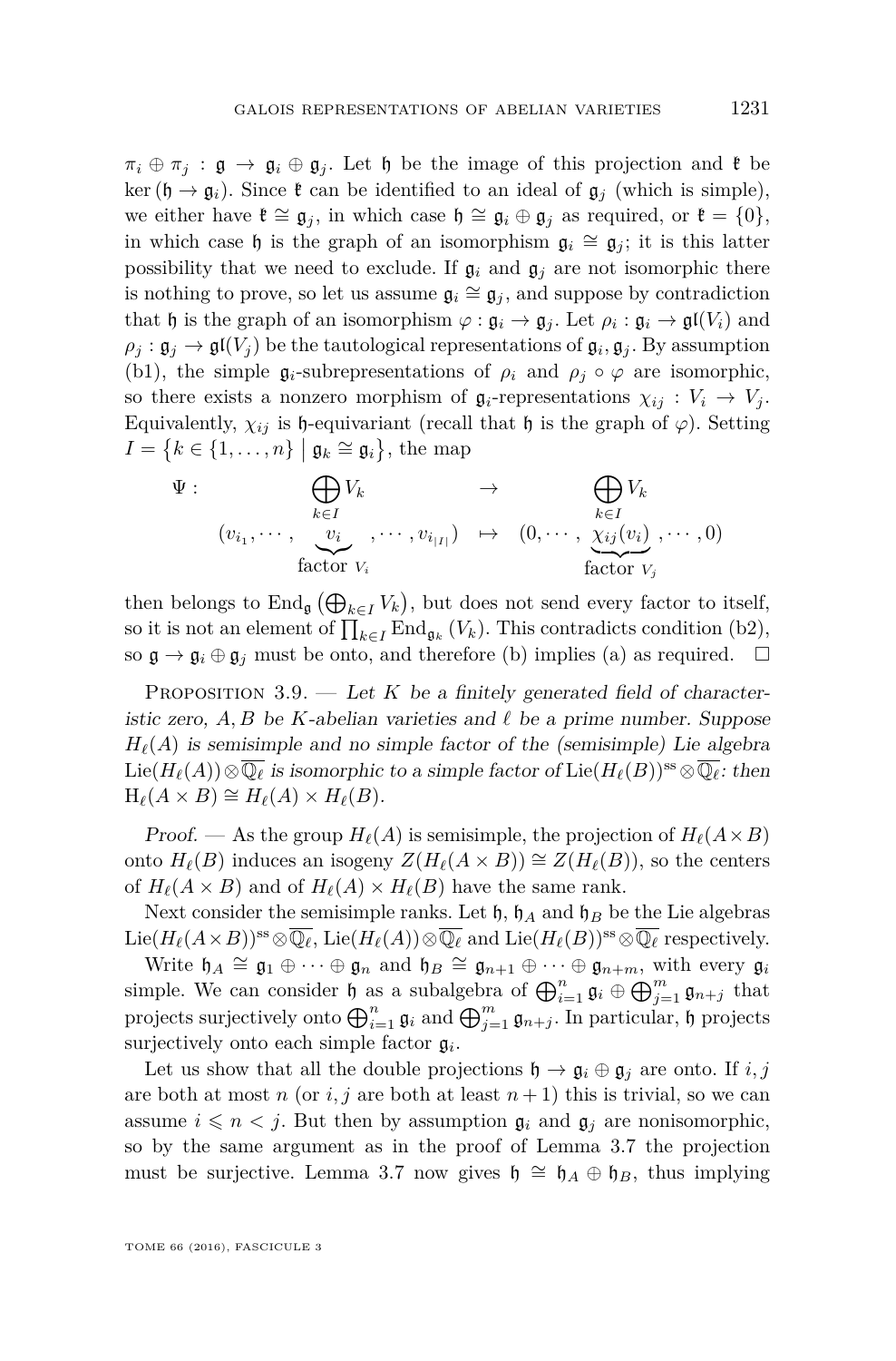$r k \mathfrak{h} = r k \mathfrak{h}_A + r k \mathfrak{h}_B$ . In terms of groups this leads to

$$
\operatorname{rk} H_{\ell}(A \times B) = \operatorname{rk} H_{\ell}(A \times B)^{\operatorname{der}} + \operatorname{rk} Z(H_{\ell}(A \times B))
$$
  
=  $\operatorname{rk} H_{\ell}(A)^{\operatorname{der}} + \operatorname{rk} H_{\ell}(B)^{\operatorname{der}} + \operatorname{rk} Z(H_{\ell}(B))$   
=  $\operatorname{rk} H_{\ell}(A) + \operatorname{rk} H_{\ell}(B),$ 

and we conclude by Lemma [3.1.](#page-12-1)

#### **4. Sufficient conditions for**  $H_\ell$  to decompose as a product

#### **4.1. An** *`***-adic analogue of a theorem of Hazama**

We are now ready to prove the following  $\ell$ -adic analogue (and mild generalization) of a Hodge-theoretical result of Hazama ([\[10,](#page-28-0) Proposition 1.8]):

<span id="page-16-0"></span>THEOREM 4.1 (Theorem [1.1\)](#page-2-0).  $-$  Let K be a finitely generated field of characteristic zero,  $A_1$  and  $A_2$  be *K*-abelian varieties, and  $\ell$  be a prime number. For  $i = 1, 2$  let  $\mathfrak{h}_i$  be the Lie algebra of  $H_\ell(A_i)$ . Suppose that the following hold:

- (1) for  $i = 1, 2$ , the algebra  $\mathfrak{h}_i$  is semisimple, so that we can write  $\mathfrak{h}_i \otimes \overline{\mathbb{Q}_\ell} \cong \mathfrak{h}_{i,1} \oplus \cdots \oplus \mathfrak{h}_{i,n_i}$ , where every  $\mathfrak{h}_{i,j}$  is simple;
- (2) for  $i = 1, 2$ , there exists a decomposition

 $V_{\ell}(A_i) \otimes \overline{\mathbb{Q}_{\ell}} \cong V_{i,1} \oplus \cdots \oplus V_{i,n_i}$ 

such that the action of  $\mathfrak{h}_i \otimes \overline{\mathbb{Q}_\ell} \cong \mathfrak{h}_{i,1} \oplus \cdots \oplus \mathfrak{h}_{i,n_i}$  on  $V_{i,1} \oplus \cdots \oplus V_{i,n_i}$ is componentwise and  $\mathfrak{h}_{i,j}$  acts faithfully on  $V_{i,j}$ ;

(3) for all distinct pairs  $(i, j)$  and  $(i', j')$  for which there exists an isomorphism  $\varphi : \mathfrak{h}_{i,j} \to \mathfrak{h}_{i',j'}$  there is an irreducible  $\mathfrak{h}_{i,j}$ -representation *W* such that all simple  $\mathfrak{h}_{i,j}$ -submodules of  $V_{i,j}$  and of  $\varphi^*(V_{i',j'})$  are isomorphic to *W*, and the highest weight defining *W* is stable under all automorphisms of  $\mathfrak{h}_{i,j}$ .

Then either  $\text{Hom}_{\overline{K}}(A_1, A_2) \neq 0$  or  $H_{\ell}(A_1 \times A_2) \cong H_{\ell}(A_1) \times H_{\ell}(A_2)$ .

Remark  $4.2.$  — Condition 3 is actually independent of the choice of the isomorphism  $\varphi$ : this follows easily from the fact that the highest weight of *W* is stable under all automorphisms of  $\mathfrak{h}_{i,j}$ .

Proof. — Let  $\mathfrak h$  be the Lie algebra of  $H_\ell(A_1 \times A_2)$ . We shall try to apply Lemma [3.7](#page-14-0) to the inclusion  $\mathfrak{h} \otimes \overline{\mathbb{Q}_\ell} \hookrightarrow (\mathfrak{h}_1 \oplus \mathfrak{h}_2) \otimes \overline{\mathbb{Q}_\ell}$ , and distinguish cases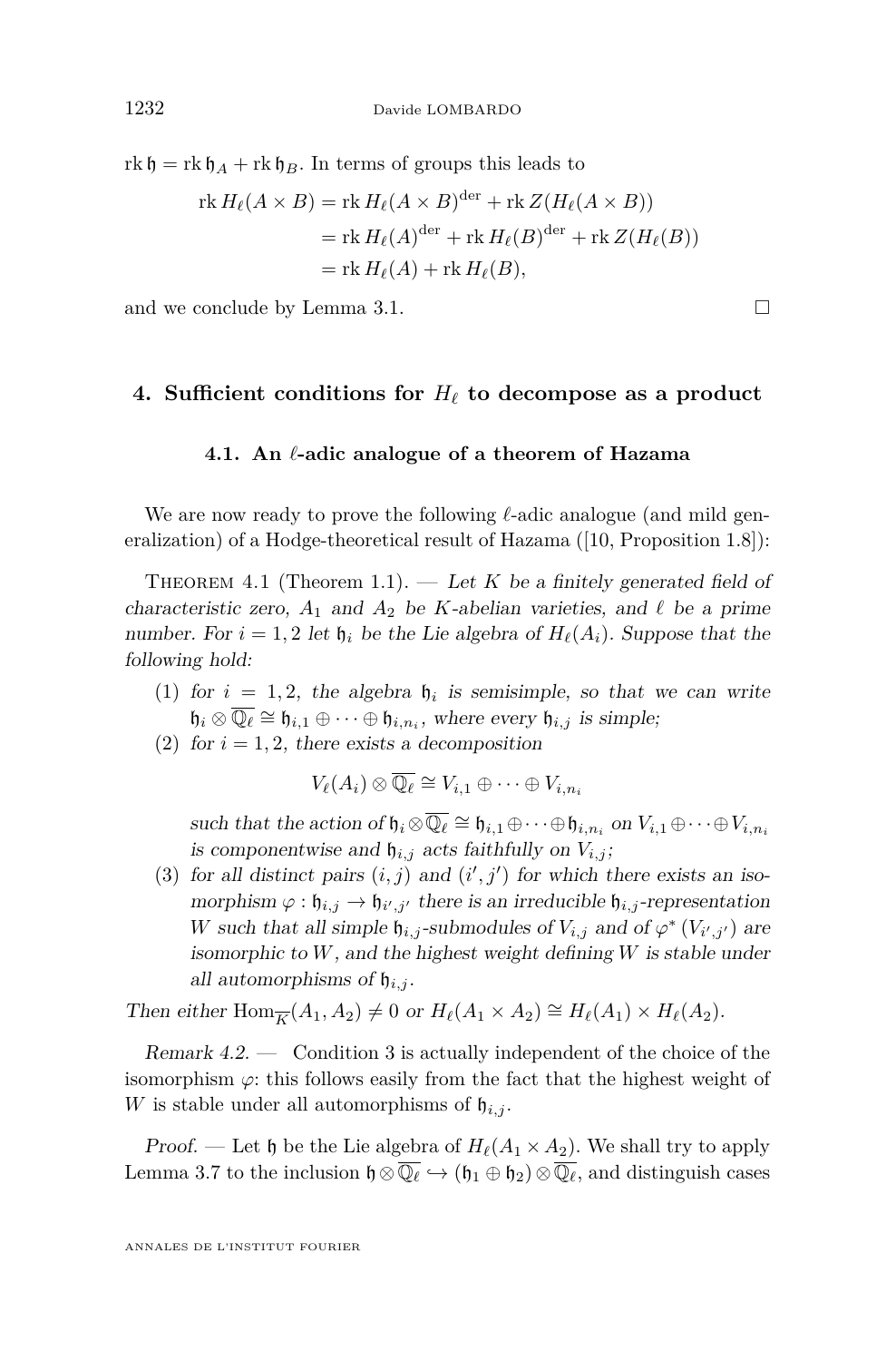according to whether hypothesis (b2) is satisfied or not. Observe that  $\mathfrak{h} \otimes \overline{\mathbb{Q}}_{\ell}$ is a subalgebra of

$$
(\mathfrak{h}_1 \oplus \mathfrak{h}_2) \otimes \overline{\mathbb{Q}_\ell} \cong \bigoplus_{i=1}^2 \bigoplus_{j=1}^{n_i} \mathfrak{h}_{i,j} \subset \bigoplus_{i=1}^2 \bigoplus_{j=1}^{n_i} \mathfrak{gl}(V_{i,j})
$$

whose projection on each factor  $\mathfrak{gl}(V_{i,j})$  is isomorphic to  $\mathfrak{h}_{i,j}$ , hence simple. Moreover, hypothesis 3 of this theorem implies condition (b1) of Lemma [3.7.](#page-14-0) Suppose now that (b2) holds as well: then  $\mathfrak{h} \otimes \overline{\mathbb{Q}_\ell} \cong (\mathfrak{h}_1 \oplus \mathfrak{h}_2) \otimes \overline{\mathbb{Q}_\ell}$ , hence in particular  $\text{rk } \mathfrak{h} = \text{rk } \mathfrak{h}_1 + \text{rk } \mathfrak{h}_2$ , and Lemma [3.1](#page-12-1) implies that  $H_\ell(A_1 \times A_2)$ and  $H_{\ell}(A_1) \times H_{\ell}(A_2)$  are isomorphic. Suppose on the other hand that (b2) fails: then there exists a nontrivial endomorphism  $\varphi$  in

$$
\operatorname{End}_{\mathfrak{h}\otimes\overline{\mathbb{Q}_\ell}}\left(\bigoplus_{i=1}^2\bigoplus_{j=1}^{n_i}V_{i,j}\right)\setminus\bigoplus_{i=1}^2\bigoplus_{j=1}^{n_i}\operatorname{End}_{\mathfrak{h}_{i,j}}\left(V_{i,j}\right).
$$

Since the action of  $\mathfrak{h}_i \otimes \overline{\mathbb{Q}_\ell}$  on  $V_\ell(A_i) \otimes \overline{\mathbb{Q}_\ell} \cong \bigoplus_{j=1}^{n_i} V_{i,j}$  is componentwise for  $i = 1, 2$ , it is clear that  $\varphi$  does not belong to  $\text{End}_{\mathfrak{h}_1}(\bigoplus_{j=1}^{n_1} V_{1,j}) \times \{0\},$ nor to  $\{0\} \times \text{End}_{\mathfrak{h}_2} \left( \bigoplus_{j=1}^{n_2} V_{2,j} \right)$ . Thus, up to exchanging the roles of  $A_1$ and  $A_2$  if necessary, the map  $\varphi$  induces an  $(\mathfrak{h} \otimes \overline{\mathbb{Q}_\ell})$ -equivariant morphism from  $\bigoplus_{j=1}^{n_1} V_{1,j}$  to  $\bigoplus_{j=1}^{n_2} V_{2,j}$ : this implies that the space

$$
\mathrm{Hom}_\mathfrak{h}\left(V_{\ell,1},V_{\ell,2}\right)\otimes \overline{\mathbb{Q}_\ell} \cong \mathrm{Hom}_{\mathfrak{h}\otimes \overline{\mathbb{Q}_\ell}}\left(V_{\ell,1}\otimes \overline{\mathbb{Q}_\ell},V_{\ell,2}\otimes \overline{\mathbb{Q}_\ell}\right)
$$

is nontrivial. In particular,  $\text{Hom}_{\mathfrak{h}}(V_{\ell}(A_1), V_{\ell}(A_2)) \neq 0$ , and therefore we see that  $\text{Hom}_{\overline{K}}(A_1, A_2)$  is nontrivial by Corollary [2.7.](#page-6-1)

<span id="page-17-0"></span>Remark 4.3. — We now check to what extent the theorem can be applied to varieties A that are of general Lefschetz type with respect to  $\ell$ (Definition [2.22\)](#page-10-0). It is clear that conditions 1 and 2 are satisfied, so let us discuss condition 3. Let  $\mathfrak{h}$  be a simple constituent of Lie  $H_{\ell}(A) \otimes \mathbb{Q}_{\ell}$ . By definition, the simple  $\mathfrak{h}$ -submodules of  $V_{\ell}(A) \otimes \overline{\mathbb{Q}_{\ell}}$  are all isomorphic to a single representation  $W$ . Let us distinguish cases according to the type of  $\mathfrak h$ :

- if h is of Lie type  $A_l$ , then *W* is defined by the highest weight  $\omega_{l+1}$ (recall that *l* is odd by assumption), and is therefore stable under the unique nontrivial automorphism of the Dynkin diagram of *A<sup>l</sup>* : condition 3 is satisfied;
- if  $\mathfrak h$  is of Lie type  $B_l$  or  $C_l$ , the Dynkin diagram does not have any nontrivial automorphisms, hence all automorphisms of h are inner and fix the highest weight of *W*: condition 3 is again satisfied;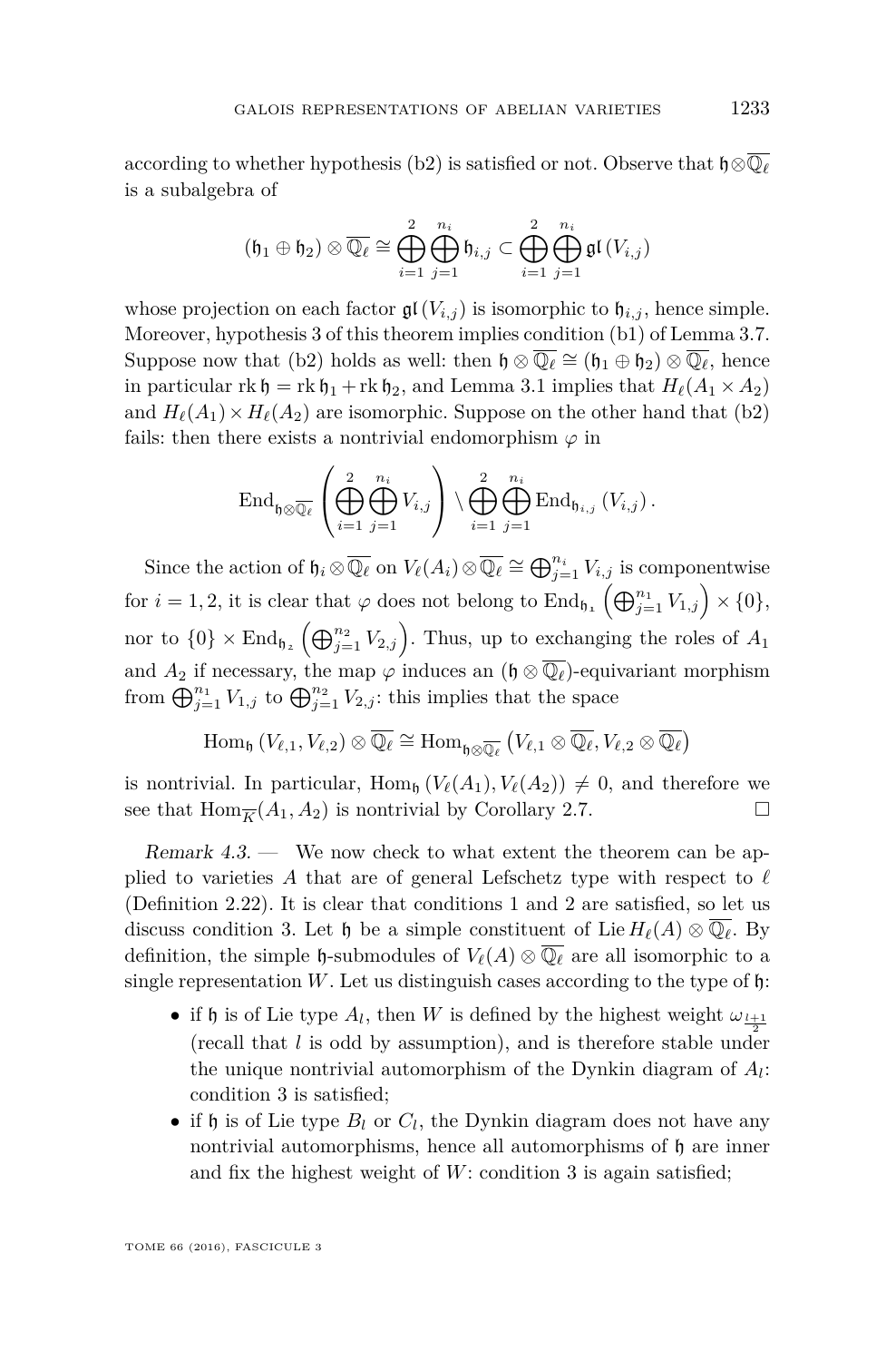• finally, if  $\mathfrak h$  is of Lie type  $D_l$  the module W is defined by the highest weight  $\omega_1$ . As long as  $l \neq 4$ , the Dynkin diagram of  $D_l$  has a unique nontrivial automorphism, and it is immediate to check that this automorphism fixes  $\omega_1$ : condition 3 is satisfied once more. Note however that for  $l = 4$  the Dynkin diagram has additional (triality) automorphisms, and that these do not fix  $\omega_1$ , so condition 3 fails in this case.

Thus we conclude that every abelian variety *A* of general Lefschetz type (at the prime  $\ell$ ) satisfies the hypotheses of the previous theorem unless Lie  $H_{\ell}(A) \otimes \overline{\mathbb{Q}_{\ell}}$  has a simple factor of Lie type  $D_4$ .

<span id="page-18-1"></span>COROLLARY 4.4. — Let *K* be a finitely generated subfield of  $\mathbb C$  and  $A_1, \ldots, A_n$  be absolutely simple abelian varieties defined over *K*, pairwise non-isogenous over  $K$ . Suppose that no  $A_i$  is of type IV, and that the dimension of each  $A_i$  is either 2 or an odd number. Let  $k_1, \ldots, k_n$  be positive integers and *A* be a *K*-abelian variety that is  $\overline{K}$ -isogenous to  $\prod_{i=1}^{n} A_i^{k_i}$ . Then we have an isomorphism  $H_{\ell}(A) \cong \prod_{i=1}^{n} H_{\ell}(A_i)$ , and the Mumford-Tate conjecture holds for *A*.

Proof. — The Albert classification implies that every  $A_i$  is of type I or II (recall that in characteristic zero there is no absolutely simple abelian surface of type III). As the three abelian varieties  $\prod_{i=1}^{n} A_i^{k_i}$ ,  $\prod_{i=1}^{n} A_i$  and *A* all have the same Hodge group and the same groups  $H_\ell$ , there is no loss of generality in assuming that  $k_1 = \cdots = k_n = 1$  and that  $A = \prod_{i=1}^n A_i$ . The equality  $H_{\ell}(A_1 \times \cdots \times A_n) \cong H_{\ell}(A_1) \times \cdots \times H_{\ell}(A_n)$  then follows by induction from Theorem [4.1,](#page-16-0) the hypotheses being satisfied thanks to Theorem [2.24](#page-11-0) (and the remark following it). Lemma [3.6](#page-13-0) then implies that Mumford-Tate holds for  $A_1 \times \cdots \times A_n$ .

<span id="page-18-0"></span>COROLLARY 4.5 (Corollary [1.2\)](#page-2-1). — Let  $K$  be a finitely generated subfield of  $\mathbb C$  and  $A_1, \ldots, A_n$  be absolutely simple *K*-abelian varieties of dimension at most 2, pairwise non-isogenous over  $\overline{K}$ . Let  $k_1, \ldots, k_n$  be positive integers and *A* be a *K*-abelian variety that is  $\overline{K}$ -isogenous to  $\prod_{i=1}^{n} A_i^{k_i}$ . Then we have  $H_\ell(A) \cong \prod_{i=1}^n H_\ell(A_i)$ , and the Mumford-Tate conjecture holds for *A*.

Remark  $4.6.$  — Such a result is in a sense the best possible. There is an example — due to Shioda [\[30\]](#page-29-3) — of an absolutely simple threefold *Y* of CM type and of a CM elliptic curve *E* such that  $H(Y \times E) \neq H(Y) \times H(E)$ . By the Mumford-Tate conjecture in the CM case, this means that we also have  $H_\ell(Y \times E) \neq H_\ell(Y) \times H_\ell(E)$  (note that *Y* and *E*, being CM, can be defined over a number field).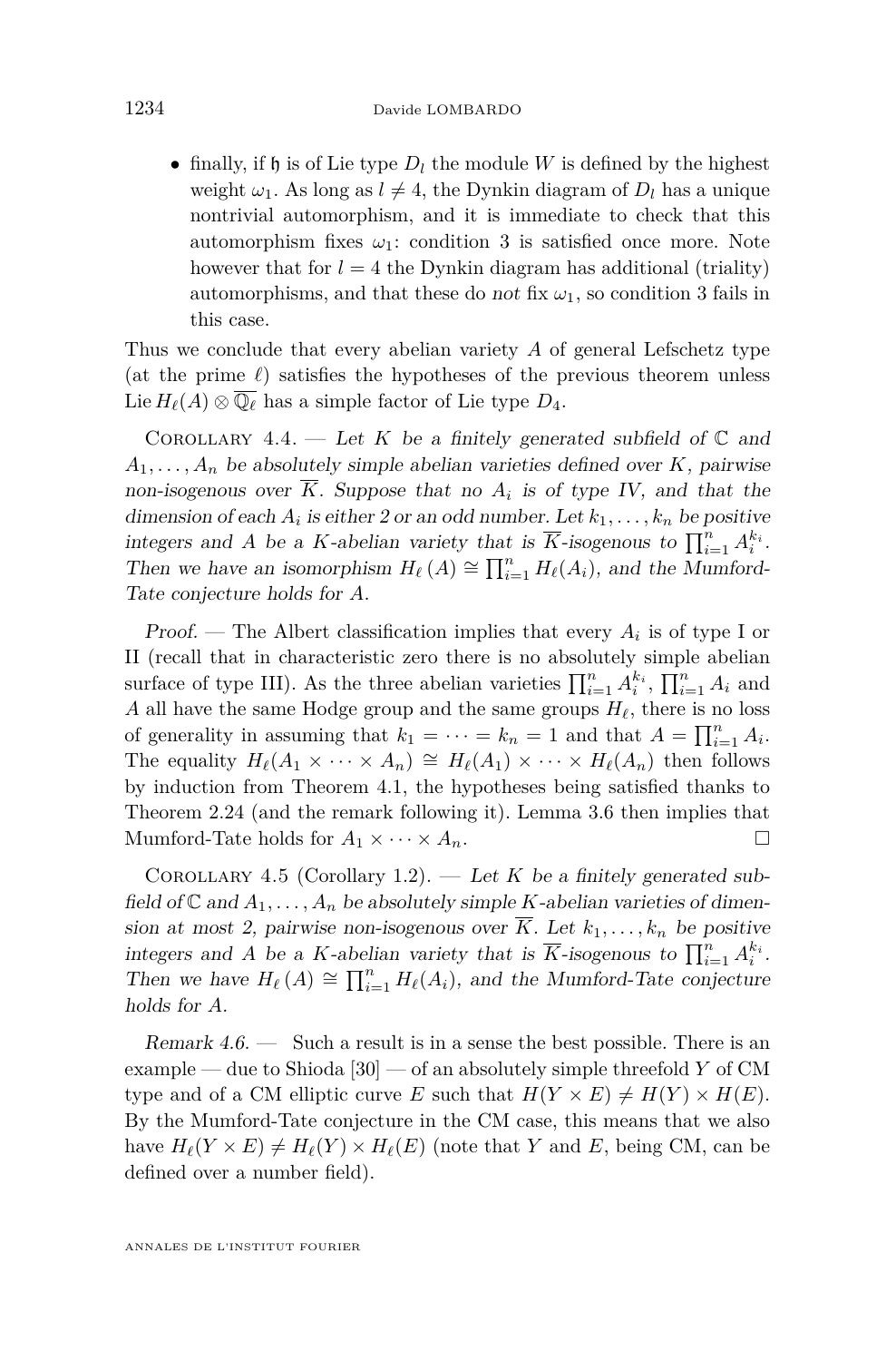Proof. — As in the previous proof, we can assume  $k_1 = \cdots = k_n = 1$  and replace *A* by  $\prod_{i=1}^{n} A_i$ . By Lemma [3.6,](#page-13-0) Mumford-Tate for *A* would follow from the isomorphism  $H_{\ell}(A) \cong \prod_{i=1}^{n} H_{\ell}(A_i)$ , so let us prove the latter. Up to renumbering, we can also assume that  $A_1, \ldots, A_m$  are of type I or II and  $A_{m+1}, \ldots, A_n$  are of type IV (since there are no absolutely simple abelian varieties of type III of dimension at most 2). The classification of elliptic curves and simple surfaces implies that  $A_{m+1}, \ldots, A_n$  are CM, because the endomorphism algebra of an absolutely simple abelian surface cannot be an imaginary quadratic field ([\[29,](#page-29-4) §4]). Let  $A' = A_1 \times \cdots \times A_m$ and  $A'' = A_{m+1} \times \cdots \times A_n$ . As  $A''$  is CM and  $A'$  has no simple factor of type IV, Lemma [3.4](#page-13-1) gives  $H_\ell(A' \times A'') \cong H_\ell(A') \times H_\ell(A'')$ . It thus suffices to prove the result when either  $A'$  or  $A''$  is trivial.

If  $A''$  is trivial the claim follows from Corollary [4.4,](#page-18-1) so we can assume *A*<sup> $\prime$ </sup> is trivial, in which case we have to show  $H_{\ell}(\prod_{i=1}^{n} A_i) \cong \prod_{i=1}^{n} H_{\ell}(A_i)$ under the additional assumption that every  $A_i$  is CM. Appealing to the Mumford-Tate conjecture in the CM case, it is enough to show the corresponding statement for Hodge groups, which is exactly the content of [\[24,](#page-28-20) Theorem 3.15].  $\Box$ 

#### **4.2. A criterion in terms of relative dimensions**

As promised in the introduction, we have the following  $\ell$ -adic analogue of a theorem proved by Ichikawa in [\[11\]](#page-28-1):

<span id="page-19-0"></span>THEOREM 4.7 (Theorem [1.4\)](#page-3-0). — Let  $K$  be a finitely generated field of characteristic zero and  $A'_i, A''_j$  (for  $i = 1, \ldots, n$  and  $j = 1, \ldots, m$ ) be absolutely simple *K*-abelian varieties of odd relative dimension that are pairwise non-isogenous over  $\overline{K}$ . Suppose every  $A'_i$  is of type I, II or III in the sense of Albert, and every  $A''_j$  is of type IV. Let *A* be a *K*-abelian variety that is  $\overline{K}$ -isogenous to  $\prod_{i=1}^{n} A'_{i} \times \prod_{j=1}^{m} A''_{j}$ : then

$$
H_{\ell}(A) \cong \prod_{i=1}^{n} H_{\ell}(A'_{i}) \times H_{\ell}\left(\prod_{j=1}^{m} A''_{j}\right).
$$

For the proof of this theorem we shall need the following result:

<span id="page-19-1"></span>PROPOSITION  $4.8.$  — Let K be a finitely generated field of characteristic zero,  $A/K$  be an absolutely simple abelian variety of odd relative dimension and  $\ell$  be a prime number. Write  $\text{Lie}(H_{\ell}(A)) \otimes \overline{\mathbb{Q}_{\ell}}$  as  $\mathfrak{c} \oplus \mathfrak{h}_1 \oplus \cdots \oplus \mathfrak{h}_n$ ,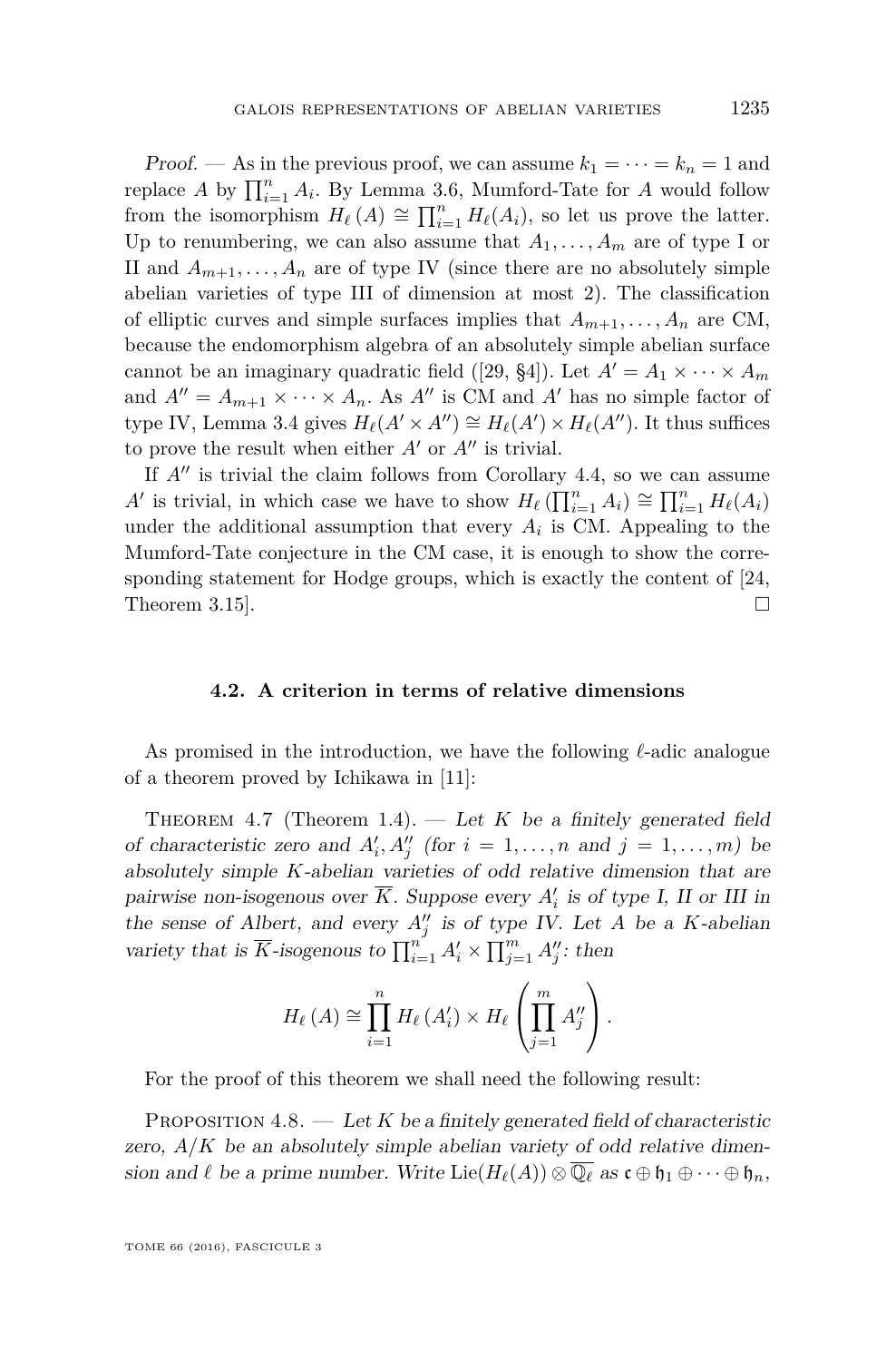where  $\mathfrak c$  is abelian and every  $\mathfrak h_i$  is simple. Then

- (1) if *A* is of type I, II or III, then *A* is of general Lefschetz type, and no simple factor  $\mathfrak{h}_i$  is of Lie type  $D_4$ ;
- (2) if *A* is of type IV, then the algebras  $\mathfrak{h}_i$  are of type  $A_l$ , where  $l+1$ is not a power of 2.

Proof. — Let *A* be of type I, II or III. Then *A* is of general Lefschetz type by Theorem [2.24](#page-11-0) and Proposition [2.26,](#page-11-1) and again by Proposition [2.26](#page-11-1) the simple factors of Lie  $(H_{\ell}(A)) \otimes \overline{\mathbb{Q}_{\ell}}$  of orthogonal type are of the form  $\mathfrak{so}_{2h}$  with *h* odd, so none of them is of Lie type  $D_4$ .

Let now *A* be of type IV. Let *E* be the center of the simple algebra  $\text{End}_{\overline{K}}^{\mathbf{0}}(A)$ ; set  $e = [E : \mathbb{Q}]$  and  $d^2 = [\text{End}_{\overline{K}}^{\mathbf{0}}(A) : E]$ . We are first going to show the desired property for those primes that split in *E*, and then extend the result to all primes through an interpolation argument based on the techniques of [\[12\]](#page-28-3). Suppose therefore that  $\ell$  is totally split in  $E$ . From the equality  $E \otimes \mathbb{Q}_\ell \cong \mathbb{Q}_\ell^{[E:\mathbb{Q}]}$  we get

$$
\operatorname{End}_{\overline{K}}^0(A) \otimes \overline{\mathbb{Q}_\ell} \cong \bigoplus_{\sigma: E \hookrightarrow \mathbb{C}} M_d(\overline{\mathbb{Q}_\ell}),
$$

so Schur's lemma implies

$$
V_{\ell}(A) \otimes \overline{\mathbb{Q}_{\ell}} \cong \bigoplus_{\sigma: E \hookrightarrow \mathbb{C}} W_{\sigma}^{\oplus d},
$$

where each  $W_{\sigma}$  is simple of dimension  $\frac{1}{de} \dim_{\overline{\mathbb{Q}_{\ell}}} (V_{\ell}(A) \otimes \overline{\mathbb{Q}_{\ell}}) = \text{reldim}(A)$ . The action of  $H_\ell(A)$  on  $V_\ell(A)$  is faithful, so for every  $i = 1, \ldots, n$  there exists a  $\sigma : E \hookrightarrow \mathbb{C}$  (depending on *i*) such that the action of  $\mathfrak{h}_i$  is nontrivial on  $W_{\sigma}$ . Note that  $\dim(W_{\sigma})$  is odd. Let  $W_{\sigma} \cong Z_1 \otimes \cdots \otimes Z_n$  be the decomposition of  $W_{\sigma}$  with respect to the action of  $\mathfrak{h}_1 \oplus \cdots \oplus \mathfrak{h}_n$ ; the module  $Z_i$  is thus a nontrivial minuscule representation of  $\mathfrak{h}_i$  of odd dimension: since every minuscule module over an algebra of type  $B_l, C_l, D_l$  is of even dimension (cf. table 1), we deduce that  $\mathfrak{h}_i$  is of type  $A_l$  for a certain *l*. Furthermore,  $l + 1$  cannot be a power of 2, since in that case every irreducible minuscule module over  $A_l$  is of even dimension. This shows our claim when  $\ell$  is totally split.

Let us now consider the general case. Let  $\ell$  be any prime, and  $p$  be a fixed prime that splits completely in  $E$ . Let  $\Phi_\ell$  be the root system of  $(G_{\ell}(A) \otimes \overline{\mathbb{Q}_{\ell}})^{\text{der}},$  and let  $\Phi_{\ell}^{0}$  be the subset of  $\Phi_{\ell}$  given by those roots that are short in their respective simple factors of  $(G_{\ell}(A) \otimes \overline{\mathbb{Q}_{\ell}})^{\text{der}}$ . Note that  $\Phi_p^0 = \Phi_p$ , since  $\Phi_p$  only involves root systems of type  $A_l$  (and such root systems do not possess long roots).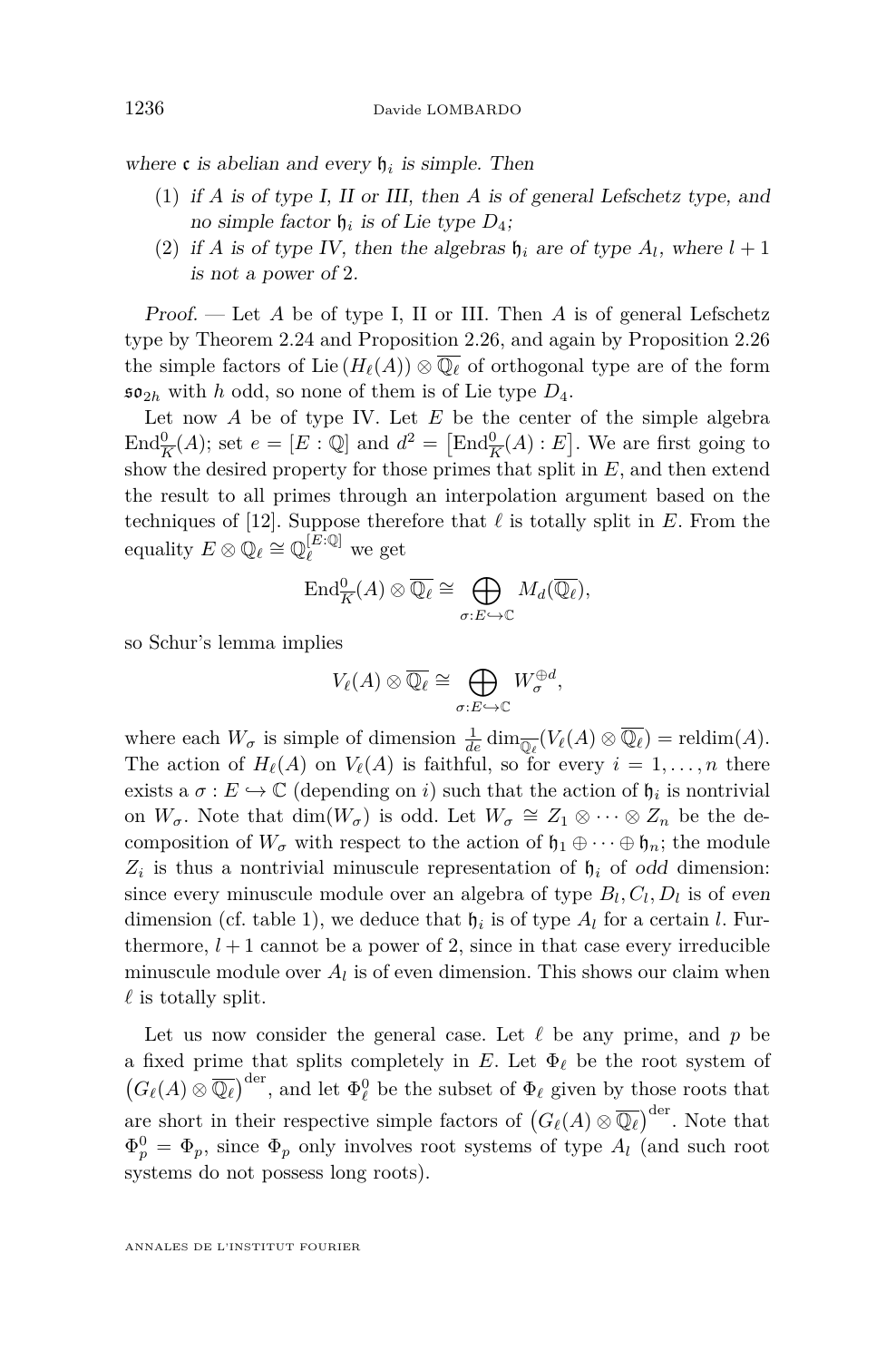By a theorem of Serre we know that the formal characters of the various  $G_{\ell}(A)$ , for varying  $\ell$ , are all equal (see [\[21,](#page-28-2) Corollary 3.8]), and from [\[12,](#page-28-3) §4] (see also pp. 212-213 of [\[21\]](#page-28-2)) we know that the formal character completely determines  $\Phi_{\ell}^0$ . Hence we have  $\Phi_{\ell}^0 = \Phi_p^0 = \bigoplus_{i=1}^k A_{n_i}$  for a certain *k* and for integers  $n_i$  such that no  $n_i + 1$  is a power of 2; in particular, no  $n_i$  equals 1. Write now  $\Phi_{\ell} = \bigoplus_{i=1}^{r} R_i$ , where each  $R_i$  is a simple root system. It is easy to see that  $A_l^0 = A_l$ ,  $B_l^0 = lA_1$ ,  $C_l^0 = D_l$  and  $D_l^0 = D_l$ , so the equality

$$
\bigoplus_{i=1}^{k} A_{n_i} = \Phi_p^0 = \Phi_\ell^0 = \bigoplus_{j=1}^{r} R_j^0
$$

 $implies - by uniqueness of the decomposition in simple root systems$ that every root system  $R_i$  is either of type  $A_l$  or  $B_m$  (for some  $l, m$ ). On the other hand, if one  $R_j$  were of type  $B_m$ , then the right hand side of the above equality would contain  $B_m^0 = mA_1$ , but no root system of type  $A_1$  can appear on the left hand side by what we have already shown. This implies that every  $R_i$  is of type  $A_l$  (for some *l*), and uniqueness of the decomposition shows that  $r = k$  and (up to renumbering the indices)  $R_j = A_{n_j}$ . Hence the root system of  $G_{\ell}(A)^{\text{der}}$  is the same as that of  $G_p(A)^{\text{der}}$ , and in particular all the simple algebras  $\mathfrak{h}_i$  are of Lie type  $A_l$ , where  $l+1$  is not a power of 2.

Proof of Theorem [4.7.](#page-19-0) — There is no loss of generality in assuming that  $A = A' \times A''$ , where

$$
A' = \prod_{i=1}^{n} A'_i, \quad A'' = \prod_{j=1}^{m} A''_j.
$$

Repeatedly applying Theorem [4.1](#page-16-0) shows that  $H_{\ell}(A')$  is isomorphic to the product  $\prod_{i=1}^{n} H_{\ell}(A_i')$ : indeed by Proposition [4.8](#page-19-1) we know that every  $A_i'$  is of general Lefschetz type and no algebra Lie  $(H_{\ell}(A_i')) \otimes \overline{\mathbb{Q}_{\ell}}$  has a simple factor of Lie type  $D_4$ , so the hypotheses of Theorem [4.1](#page-16-0) are satisfied thanks to Remark [4.3.](#page-17-0) Thus it is enough to show that  $H_\ell(A) \cong H_\ell(A') \times H_\ell(A'')$ , and this follows from Proposition [3.9:](#page-15-0) by the results of Section [2.4,](#page-8-1) the simple factors of Lie  $(H_{\ell}(A')) \otimes \overline{\mathbb{Q}_{\ell}}$  are either of type  $\mathfrak{so}, \mathfrak{sp}$  or  $\mathfrak{sl}_{l+1}$  (with  $l + 1$  a power of 2), whereas by the previous proposition the simple factors of Lie  $(H_{\ell}(A'')^{\text{der}}) \otimes \overline{\mathbb{Q}_{\ell}}$  are of type  $\mathfrak{sl}_{l+1}$  (with  $l+1$  not a power of 2).  $\square$ 

Remark 4.9. — Notice that, as the rank of  $H_\ell(A)$  is independent of  $\ell$ , knowing that part (2) of Proposition [4.8](#page-19-1) holds for some prime  $\ell$  would in fact be enough to prove Theorem [4.7.](#page-19-0) Though a weaker version of the proposition would be easier to show (since it would not require the second part of the proof provided), we have preferred to give and employ the result

TOME 66 (2016), FASCICULE 3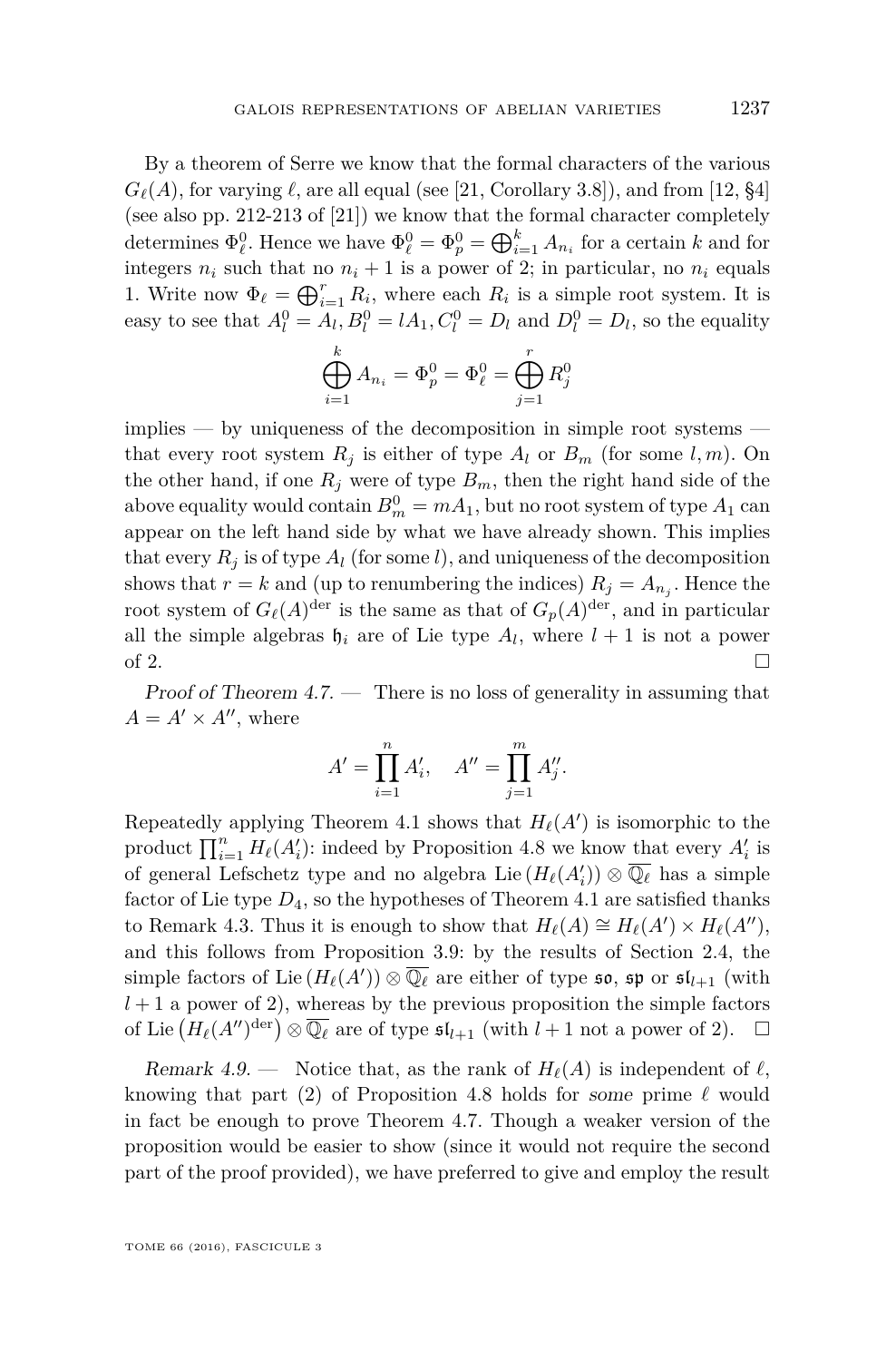in its stronger form (applying to all primes), which we believe has some merit in itself.

#### **5. Results in positive characteristic**

<span id="page-22-0"></span>We now discuss the situation of *K* being a field of positive characteristic, finitely generated over its prime field, and we restrict ourselves to the primes  $\ell \neq \text{char } K$ . If *A* is a *K*-abelian variety, we denote  $G_{\ell}(A)$  the Zariski closure of the natural Galois representation

$$
\rho_{\ell} : \mathrm{Gal}(K^{\mathrm{s}}/K) \to \mathrm{Aut}\left(T_{\ell}(A)\right),
$$

where *K*<sup>s</sup> is now a fixed separable closure of *K*.

The main difficulty in translating the results of the previous sections to this context is that if we define  $H_\ell(A)$  as  $(G_\ell(A) \cap SL(V_\ell(A)))^0$ , then this group might not capture any information about *A* at all. The crucial problem is the failure of Bogomolov's theorem in positive characteristic: for general abelian varieties  $A/K$ , it is not true that  $G_{\ell}(A)$  contains the torus of homotheties, and therefore the intersection  $G_{\ell}(A) \cap SL(V_{\ell}(A))$  may very well be finite.

Remark  $5.1.$  - A simple example of this phenomenon is given by an ordinary elliptic curve *E* over a finite field  $\mathbb{F}_q$ . Let  $\text{Fr}_q$  be the Frobenius automorphism of  $\mathbb{F}_q$ ; the image of  $\rho_\ell$  is generated by the image g of  $\mathbb{F}_{q}$ , and as it is well known we have det  $\rho_{\ell}(g) = q$ . Looking at the Lie algebra of  $G_{\ell}(E)$ , it follows easily that this group is 1-dimensional and that  $H_{\ell}(E)$  is the trivial group, so that no information about *E* can be recovered from  $H_\ell(E)$ . This problem is studied in [\[38\]](#page-29-5), where more examples of this situation are given.

However, Zarhin has proved that a statement akin to Bogomolov's theorem holds in positive characteristic if we restrict ourselves to a certain (large) class of abelian varieties; more precisely, we have the following result:

THEOREM 5.2 ([\[35\]](#page-29-6), Theorem 2 and Corollary 1). — Let K be a finitely generated field of positive characteristic and *A* be a *K*-abelian variety. Let  $\ell$  be a prime different from char(*K*). There exist a semisimple Lie algebra h and a 1-dimensional Lie algebra c such that Lie  $G_{\ell}(A) \cong c \oplus \mathfrak{h}$ .

If furthermore no simple factor of  $A_{\overline{K}}$  is of type IV in the sense of Albert, then  $\mathfrak{c} \cong \mathbb{Q}_{\ell}$  · Id is the Lie algebra of the torus of homotheties.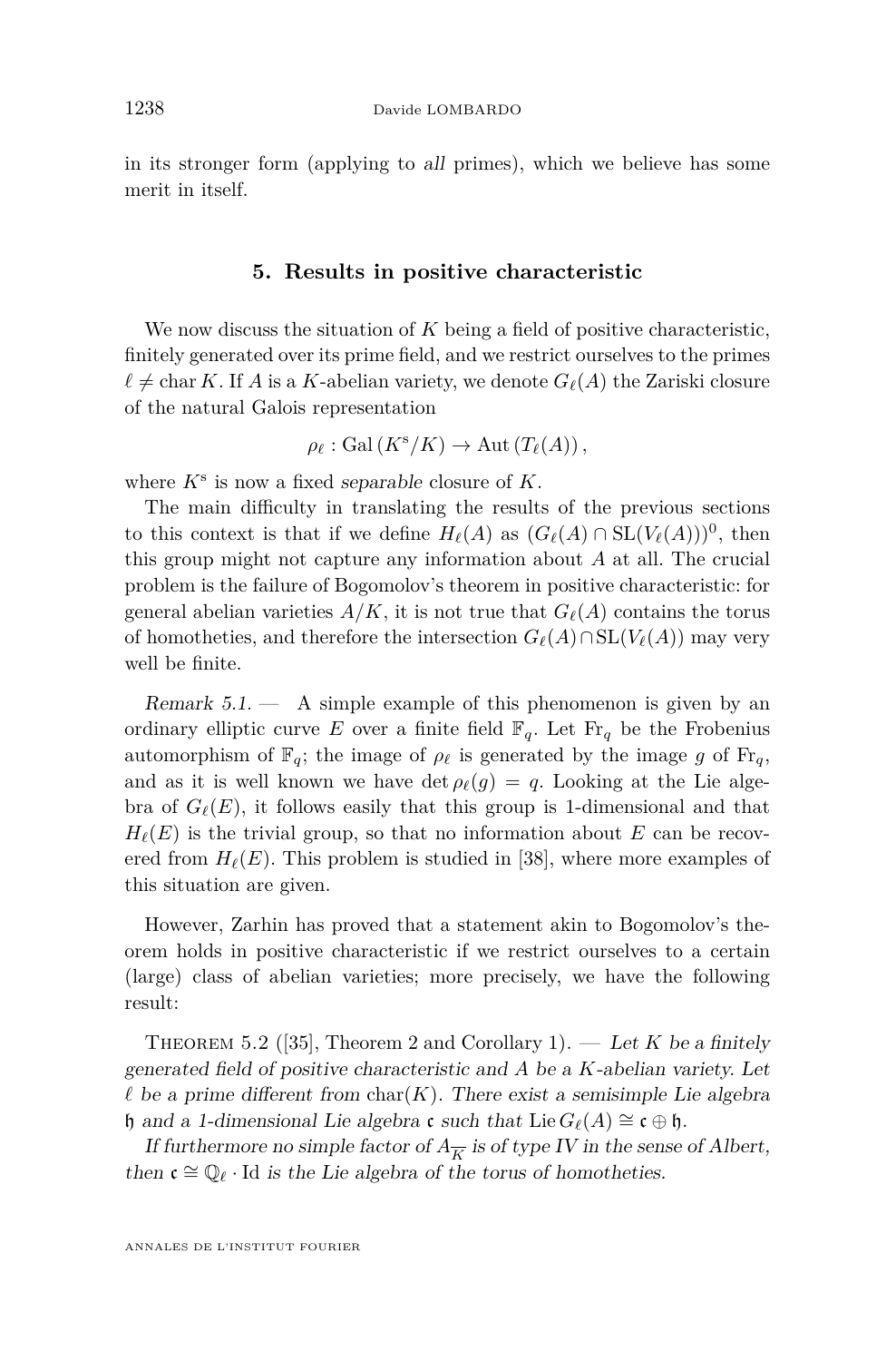Remark 5.3. — Zarhin's theorem is a rather direct consequence of the reductivity of  $G_{\ell}(A)$  and of Tate's conjecture on homomorphisms. At the time of [\[35\]](#page-29-6), these two facts had only been established (by Zarhin himself, cf. [\[33\]](#page-29-7) and [\[34\]](#page-29-8)) under the assumption that char *K* is greater than 2, but Mori [\[18\]](#page-28-21) has subsequently lifted this restriction.

Remark  $5.4.$  — Let  $K$  be a finitely generated field of positive characteristic and  $E_1, E_2$  be two elliptic curves over *K*. Assume  $\text{End}_{\overline{K}}(E_1)$  and  $\text{End}_{\overline{K}}(E_1)$  are imaginary quadratic fields, and  $E_1, E_2$  are not isogenous over  $\overline{K}$ . As  $E_1 \times E_2$  is CM, the group  $G_{\ell}(E_1 \times E_2)$  is abelian and therefore by Zarhin's theorem — of dimension 1: this is in stark contrast with what happens in characteristic zero, where  $H_\ell(E_1 \times E_2) \cong H_\ell(E_1) \times H_\ell(E_2)$  is of dimension 2. In particular, we cannot hope for an analogue of Corollary [4.5](#page-18-0) to hold in positive characteristic.

In view of Zarhin's theorem and of the previous remarks, the most natural definition for  $H_{\ell}(A)$  in positive characteristic seems to be the following:

<span id="page-23-0"></span>DEFINITION  $5.5.$  — Let *K* be a finitely generated field of characteristic  $p > 0$ . For every prime  $\ell$  different from  $p$  we set  $H_{\ell}(A) = (G_{\ell}(A)^0)^{\text{der}}$ .

Remark 5.6. — When the characteristic of *K* is positive, Zarhin's theorem implies that  $G_{\ell}(A)^{\text{der}}$  is of codimension 1 in  $G_{\ell}(A)$ ; this is not necessarily the case in characteristic zero. On the other hand, as in characteristic zero, it is clear from Definition [5.5](#page-23-0) that  $H_{\ell}(A \times B)$  projects surjectively onto  $H_\ell(A)$  and  $H_\ell(B)$ .

Let us now restrict ourselves to abelian varieties *A* such that no simple factor of  $A_{\overline{K}}$  is of type IV. In the proof of Corollary [2.7](#page-6-1) we can then replace Bogomolov's theorem by Zarhin's theorem, at which point the argument used to show Theorem [4.1](#page-16-0) goes through essentially unchanged. Thus for this class of abelian varieties we have:

<span id="page-23-1"></span>THEOREM 5.7 (cf. Theorem [4.1\)](#page-16-0). — Let K be a finitely generated field of characteristic  $p > 0$  and  $A_1, A_2$  be *K*-abelian varieties such that  $A_1 \overline{K}$  and  $A_{2\overline{K}}$  have no simple factors of type IV. Let  $\ell$  be a prime number different from *p*, and suppose hypotheses 1 through 3 of Theorem [4.1](#page-16-0) are satisfied. Then either  $\text{Hom}_{\overline{K}}(A_1, A_2) \neq 0$  or  $H_{\ell}(A_1 \times A_2) \cong H_{\ell}(A_1) \times H_{\ell}(A_2)$ .

Remark  $5.8.$  — This theorem is strictly weaker than the corresponding result in characteristic zero, in that there exist abelian varieties of type IV (over number fields) that satisfy all hypotheses of Theorem [4.1.](#page-16-0) Examples of such varieties include fourfolds of type  $IV(1,1)$  that support exceptional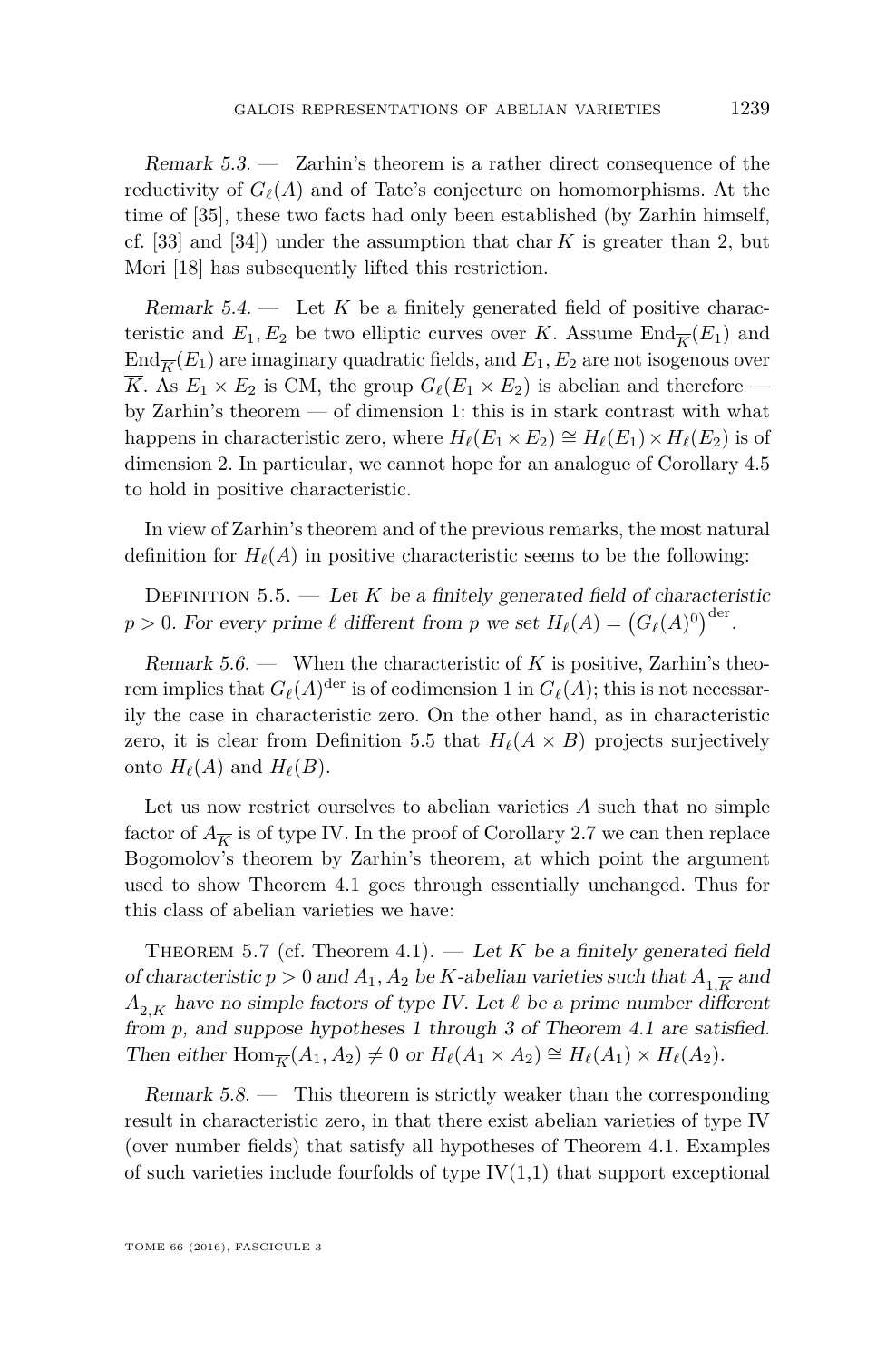Weil classes, cf. [\[16\]](#page-28-14). On the other hand, the abelian varieties of Corollary [4.4](#page-18-1) satisfy the hypotheses of the present weakened version, hence the corollary remains true when *K* is of positive characteristic.

Let us now consider Theorem [4.7.](#page-19-0) Its proof essentially relies on Theorem [2.24](#page-11-0) and Proposition [2.26,](#page-11-1) which in turn only depend on Tate's conjecture and on the minuscule weights conjecture (Theorem [2.9\)](#page-7-0). As already remarked, the former is now known for arbitrary finitely generated fields of positive characteristic, while the second has been shown by Zarhin ([\[37,](#page-29-9) Theorem 4.2]) under an additional technical assumption, namely that the abelian variety in question has ordinary reduction in dimension 1 at all places of *K* with at most finitely many exceptions (cf. [\[37,](#page-29-9) Definition 4.1.0]; this is a condition weaker than being ordinary). Finally, for varieties of type IV we have also exploited the fact that the formal character of  $G_{\ell}(A)^0$  is independent of  $\ell$ : this statement too is known for finitely generated fields of positive characteristic (see [\[36\]](#page-29-10) and [\[13,](#page-28-22) Proposition 6.12 and Examples 6.2, 6.3]), so Proposition [4.8](#page-19-1) is still valid in this context. Taking all these facts into account we obtain:

<span id="page-24-0"></span>THEOREM 5.9 (cf. Theorem [4.7\)](#page-19-0).  $\qquad$  Let *K* be a finitely generated field of positive characteristic and  $A'_i, A''_j$  (for  $i = 1, \ldots, n$  and  $j = 1, \ldots, m$ ) be absolutely simple *K*-abelian varieties of odd relative dimension that are pairwise non-isogenous over  $\overline{K}$ . Suppose every  $A'_i$  is of type I, II or III in the sense of Albert, and every  $A''_j$  is of type IV. Finally, suppose that each  $A'_i$ and each  $A''_j$  has ordinary reduction in dimension 1 at all places of  $K$  with at most finitely many exceptions, and let  $\ell$  be a prime different from char  $K$ . Let *A* be a *K*-abelian variety that is  $\overline{K}$ -isogenous to  $\prod_{i=1}^{n} A_i' \times \prod_{j=1}^{m} A_j''$ . then

$$
H_{\ell}(A) \cong \prod_{i=1}^{n} H_{\ell}(A'_{i}) \times H_{\ell}\left(\prod_{j=1}^{m} A''_{j}\right).
$$

#### **6. Nonsimple varieties of dimension at most** 5

<span id="page-24-1"></span>Let once more K be a finitely generated subfield of  $\mathbb C$  and  $A/K$  be an abelian variety. With the results of the previous sections at hand it is a simple matter to compute, when  $A/K$  is of dimension at most 5 and nonsimple over  $\overline{K}$ , the structure of  $H_{\ell}(A)$  in terms of the  $H_{\ell}$ 's of the simple factors of  $A_{\overline{K}}$ . Given however that the analogous problem for  $H(A)$  has been given a complete solution in [\[17\]](#page-28-4), we limit ourselves to showing that (in most cases)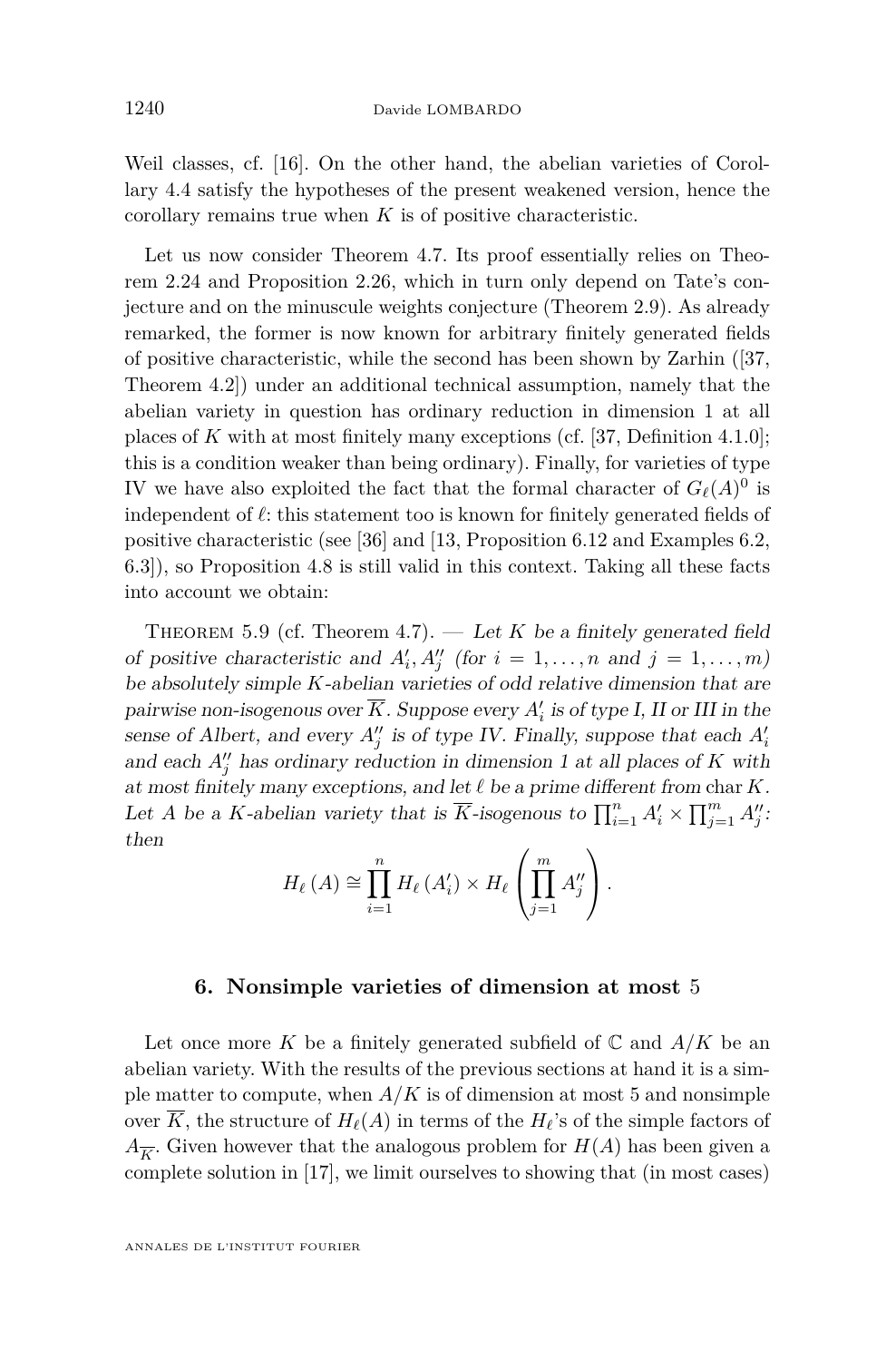an abelian variety *A* of dimension at most 5 satisfies Mumford-Tate, and refer the reader to [\[17\]](#page-28-4) for more details on the precise structure of  $H(A)$ (hence of  $H_{\ell}(A)$ ). Note in any case that — for many varieties, including those for which we cannot prove Mumford-Tate — our arguments yield the structure of  $H_\ell(A)$  directly, without appealing to the results of [\[17\]](#page-28-4).

<span id="page-25-0"></span>THEOREM  $6.1.$  — Let *K* be a finitely generated subfield of  $\mathbb{C}$  and *A* be a *K*-abelian variety of dimension at most 5. Then the Mumford-Tate conjecture holds for *A*, except possibly in the following two cases:

- (1) dim  $A = 4$  and  $\text{End}_{\overline{K}}(A) = \mathbb{Z}$ ;
- (2) *A* is isogenous over  $\overline{K}$  to a product  $A_1 \times A_2$ , where  $A_1$  is an absolutely simple abelian fourfold with  $\text{End}_{\overline{K}}(A_1) = \mathbb{Z}$  and  $A_2$  is an elliptic curve. In this case  $H_\ell(A)$  is isomorphic to  $H_\ell(A_1) \times H_\ell(A_2)$ .

Proof. — If *A* is absolutely simple the result follows immediately from Theorems [2.17,](#page-9-0) [2.18](#page-9-1) and [2.19.](#page-9-4) Suppose therefore that *A* is not absolutely simple. Since  $H(A)$  and  $H_{\ell}(A)$  are invariant both under isogeny and finite extension of the base field, we can assume without loss of generality that *A* is isomorphic to a product  $A_1 \times \cdots \times A_n$ , where each factor is absolutely simple. Furthermore, if all the  $A_i$  are of dimension at most 2 we can simply apply Corollary [4.5,](#page-18-0) so (up to renumbering) we can assume dim  $A_1 \geq 3$ .

Consider first the case  $\dim A = 4$ . By what we have already proved we can assume  $A \cong A_1 \times A_2$ , where  $A_1$  is an absolutely simple threefold and  $A_2$  is an elliptic curve. In particular,  $A_1$  and  $A_2$  are of odd relative dimension, so if *A*<sup>2</sup> does not have complex multiplication (hence it is not of type IV) we have  $H_\ell(A_1 \times A_2) \cong H_\ell(A_1) \times H_\ell(A_2)$  by Theorem [4.7,](#page-19-0) and the claim follows from Lemma [3.6.](#page-13-0) On the other hand, if  $A_2$  does have complex multiplication the claim follows immediately from Lemma [3.5.](#page-13-2)

Next consider the case dim  $A = 5$ . We can assume that in the decomposition  $A = A_1 \times \cdots \times A_n$  no two  $A_i$ 's are isogenous over  $K$ , for otherwise the problem is reduced to a lower-dimensional one. Furthermore, we have already considered the case  $n = 1$ , so we can also assume  $n \geq 2$ . Recall that we have renumbered the  $A_i$  in such a way that  $\dim A_1 \geqslant 3$ .

Suppose first that at least one of the  $A_i$  has complex multiplication. Write  $A = B \times C$ , where *C* is the product of those  $A_i$  that are CM and *B* is the product of the remaining factors. We have dim  $B \leq 4$ . If *B* satisfies Mumford-Tate, then Mumford-Tate for *A* follows from Lemma [3.5](#page-13-2) and we are done. If, on the contrary, *B* does not satisfy Mumford-Tate, then the results of Section [2.4](#page-8-1) together with the case  $\dim A = 4$  treated above imply that  $B = A_1$  is an absolutely simple fourfold with  $\text{End}_{\overline{K}}(B) = \mathbb{Z}$ , and we are in case (2); hence we just need to prove that  $H_{\ell}(A_1 \times A_2)$  is isomorphic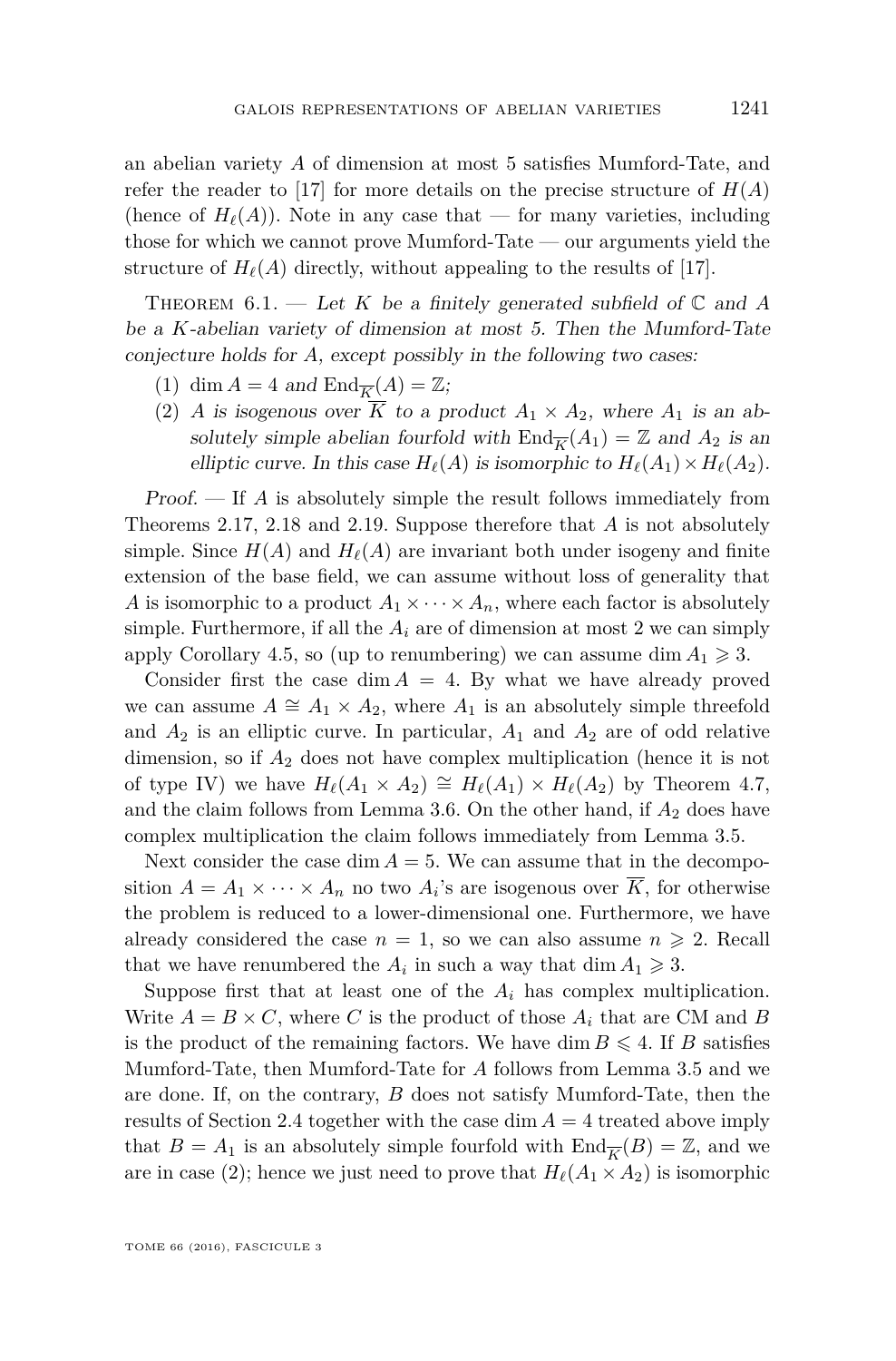to  $H_{\ell}(A_1) \times H_{\ell}(A_2)$ , which follows at once from Lemma [3.4.](#page-13-1) From now on we can therefore assume that no  $A_i$  is CM. Also recall that elliptic curves and abelian surfaces without CM are of type I or II in the sense of Albert.

We now need to distinguish several sub-cases, each of which we shall treat by proving the equality  $H_{\ell}(A) \cong \prod_{i=1}^{n} H_{\ell}(A_i)$ : indeed, if Mumford-Tate holds for every *A<sup>i</sup>* , this equality implies Mumford-Tate for *A* by Lemma [3.6,](#page-13-0) and if Mumford-Tate fails for one of the  $A_i$ 's this equality is all we have to show.

Suppose first that  $\dim A_1 = 3$  and  $A_2, A_3$  are elliptic curves (without CM): then for all primes  $\ell$ , and independently of the type of  $A_1$ , Theo-rem [4.7](#page-19-0) gives  $H_{\ell}(A) \cong H_{\ell}(A_1) \times H_{\ell}(A_2) \times H_{\ell}(A_3)$ .

Next suppose  $\dim A_1$  is 3 and  $A_2$  is an absolutely simple abelian surface without CM (hence not of type IV). Let  $\ell$  be any prime. If reldim $(A_2) = 1$ , or  $A_1$  is not of type IV, then we have  $H_\ell(A) \cong H_\ell(A_1) \times H_\ell(A_2)$  resp. by Theorem [4.7](#page-19-0) or Corollary [4.4.](#page-18-1) We can therefore assume that  $\text{End}_{\overline{K}}(A_2)$  is Z and  $A_1$  is of type IV and does not have complex multiplication. It is known that in this case  $\text{Lie}(H_\ell(A_2)) \cong \mathfrak{sp}_{4,\mathbb{Q}_\ell}$ , and  $\text{Lie}(H_\ell(A_1)^{\text{der}}) \otimes \overline{\mathbb{Q}_\ell} \cong \mathfrak{sl}_{3,\overline{\mathbb{Q}_\ell}}$ (cf. [\[26\]](#page-28-13)), so it follows from Proposition [3.9](#page-15-0) that  $H_\ell(A) \cong H_\ell(A_1) \times H_\ell(A_2)$ .

We now need to consider the case when  $A_1$  is an absolutely simple abelian fourfold and *A*<sup>2</sup> is an elliptic curve without CM; this assumption will be in force for the remainder of the proof.

Suppose first that  $A_1$  is not of type IV and that  $\text{End}_{\overline{K}}(A_1) \neq \mathbb{Z}$ . By the results of  $[16]$  we know that  $A_1$  is of general Lefschetz type, so that the equality  $H_{\ell}(A_1 \times A_2) \cong H_{\ell}(A_1) \times H_{\ell}(A_2)$  follows from Theorem [4.1](#page-16-0) and Remark [4.3.](#page-17-0)

Consider now the case when  $A_1$  is of type IV. It is not hard to check (from the results in [\[16\]](#page-28-14)) that either  $\text{Lie}(H_\ell(A_1)) \otimes \overline{\mathbb{Q}_\ell}$  does not have any simple factor isomorphic to  $\mathfrak{sl}_2$  (cases IV(1,1) and IV(4,1) in the notation of [\[16\]](#page-28-14)) or we are in case  $IV(2,1)$ . In the former case we apply Proposition [3.9](#page-15-0) to deduce that  $H_\ell(A) \cong H_\ell(A_1) \times H_\ell(A_2)$  for all primes  $\ell$ . Suppose instead that we are in case IV(2,1), that is to say  $\text{End}_{\overline{K}}^0(A_1)$  is a CM field *E* of degree 4 over  $\mathbb Q$ . Let  $E_0$  be the maximal totally real subfield of  $E$ . We read from [\[16\]](#page-28-14) the equality  $H(A_1)^{\text{der}} = \text{Res}_{E_0/\mathbb{Q}} \text{SU}(E^2, \psi)$ , where  $\psi$  is a suitable Hermitian form on  $E^2$ . Since  $[E_0: \mathbb{Q}] = 2$  and  $SU(E^2, \psi)$  is an  $E_0$ -form of  $SL_2$ , the group  $H(A_1)^{\text{der}}$  is isogenous to a  $\mathbb{Q}$ -form of  $SL_2^2$ ; moreover, it is Q-simple by Theorem 1.10 of [\[22\]](#page-28-23). Finally, the Mumford-Tate conjecture holds for  $A_1$  by Theorem [2.19,](#page-9-4) so for all primes  $\ell$  we have an isomorphism  $H_{\ell}(A_1) \cong H(A_1) \otimes \mathbb{Q}_{\ell}$ . By Lemma [3.2](#page-12-2) there is a prime *p* such that the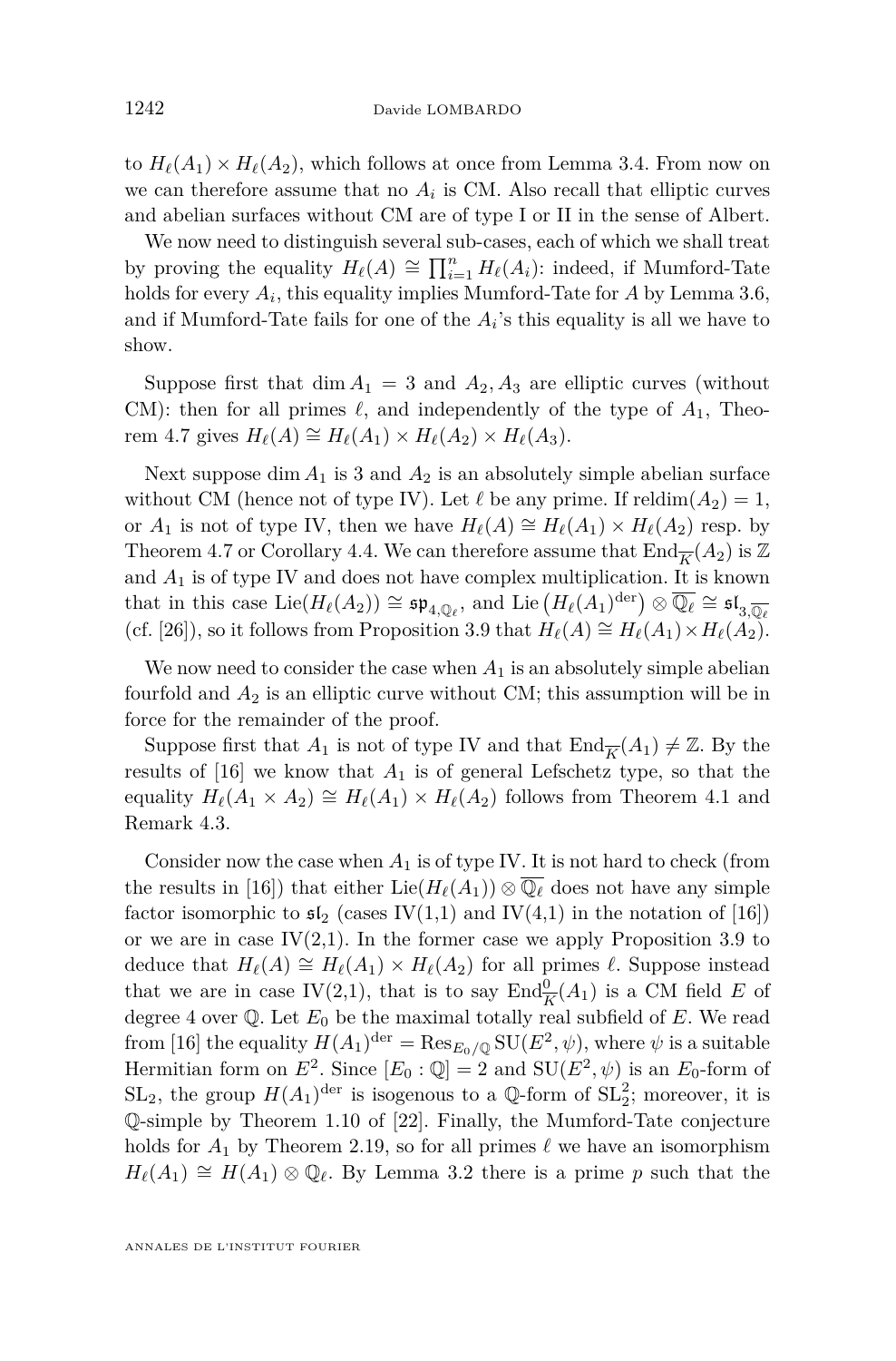group  $H_p(A_1)^{\text{der}} \cong H(A_1)^{\text{der}} \otimes \mathbb{Q}_p$  is simple over  $\mathbb{Q}_p$ . Suppose by contradiction  $\operatorname{rk} H_p(A)^{\operatorname{der}} < \operatorname{rk} H_p(A_1)^{\operatorname{der}} + \operatorname{rk} H_p(A_2)$ . As  $\operatorname{rk} H_p(A_2) = 1$  we have  $\text{rk } H_p(A)$ <sup>der</sup> =  $\text{rk } H_p(A_1)$ <sup>der</sup>, so the natural projection  $H_p(A) \rightarrow H_p(A_1)$ induces an isogeny  $H_p(A)^{\text{der}} \to H_p(A_1)^{\text{der}}$ . Since  $H_p(A_1)^{\text{der}}$  is simple, the same is true for  $H_p(A)^{\text{der}}$ ; but this is absurd, because the canonical projection  $H_p(A)^{\text{der}} \to H_p(A_2)$  then gives a surjective morphism in which the source  $H_p(A)^{\text{der}}$  is simple but does not have the same rank as the image  $H_p(A_2)$ .

The contradiction shows that  $\text{rk } H_p(A)^{\text{der}} = \text{rk } H_p(A_1)^{\text{der}} + \text{rk } H_p(A_2),$ from which we deduce first that  $H_p(A) \cong H_p(A_1) \times H_p(A_2)$  and then (since the ranks of  $H_\ell(A_1), H_\ell(A_2)$  and  $H_\ell(A)$  do not depend on  $\ell$ ) that  $H_{\ell}(A) \cong H_{\ell}(A_1) \times H_{\ell}(A_2)$  holds for all primes  $\ell$ .

We finally come to the case dim  $A_1 = 4$  and  $\text{End}_{\overline{K}}(A_1) = \mathbb{Z}$ . If for one (hence every) prime  $\ell$  we have  $H_{\ell}(A_1) = \text{Sp}_{8,\mathbb{Q}_{\ell}}$ , then the abelian variety  $A_1$  is of general Lefschetz type (cf. [\[16,](#page-28-14) §4.1]), so the desired equality  $H_{\ell}(A) \cong H_{\ell}(A_1) \times H_{\ell}(A_2)$  follows from Theorem [4.1.](#page-16-0)

Thus the last case we have to cover is that of  $H_\ell(A_1)$  being isogenous to a  $\mathbb{Q}_\ell$ -form of  $SL_2^3$  for every prime  $\ell$ . By [\[21,](#page-28-2) Theorem 5.13], there is a simple Q-algebraic group  $P(A_1)$  such that, for a set of primes  $\ell$  of Dirichlet density 1, we have an isomorphism  $H_\ell(A_1) \cong P(A_1) \otimes \mathbb{Q}_\ell$ . Furthermore,  $P(A_1)$  is isogenous to a  $\mathbb{Q}$ -form of  $SL_2^3$ , so by Lemma [3.2](#page-12-2) we can choose a prime *p* for which  $H_p(A_1) \cong P(A_1) \otimes \mathbb{Q}_p$  is  $\mathbb{Q}_p$ -simple.

We can now repeat the argument of case  $IV(2,1)$  above: if by contradiction we had  $\text{rk } H_p(A) < \text{rk } H_p(A_1) + \text{rk } H_p(A_2)$  then  $H_p(A)$  would be simple, and the canonical projection from  $H_p(A)$  to  $H_p(A_2)$  would be a surjective morphism between groups of different rank, which is absurd because the source is simple. We deduce once more that the equality  $\text{rk } H_{\ell}(A) = \text{rk } H_{\ell}(A_1) + \text{rk } H_{\ell}(A_2)$  holds for  $\ell = p$  (hence for every prime  $\ell$ ), so for every  $\ell$  we have  $H_{\ell}(A) \cong H_{\ell}(A_1) \times H_{\ell}(A_2)$ . □

#### BIBLIOGRAPHY

- <span id="page-27-2"></span>[1] G. BANASZAK, W. GAJDA  $\&$  P. KRASON, "On the image of  $\ell$ -adic Galois representations for abelian varieties of type I and II", Doc. Math. (2006), no. Extra Vol., p. 35-75 (electronic).
- <span id="page-27-3"></span>[2] ——— , "On the image of Galois *l*-adic representations for abelian varieties of type III", Tohoku Math. J. (2) **62** (2010), no. 2, p. 163-189.
- <span id="page-27-1"></span>[3] F. A. Bogomolov, "Sur l'algébricité des représentations *l*-adiques", C. R. Acad. Sci. Paris Sér. A-B **290** (1980), no. 15, p. A701-A703.
- <span id="page-27-0"></span>[4] N. BOURBAKI, Lie groups and Lie algebras. Chapters 7–9, Elements of Mathematics (Berlin), Springer-Verlag, Berlin, 2005, Translated from the 1975 and 1982 French originals by Andrew Pressley, xii+434 pages.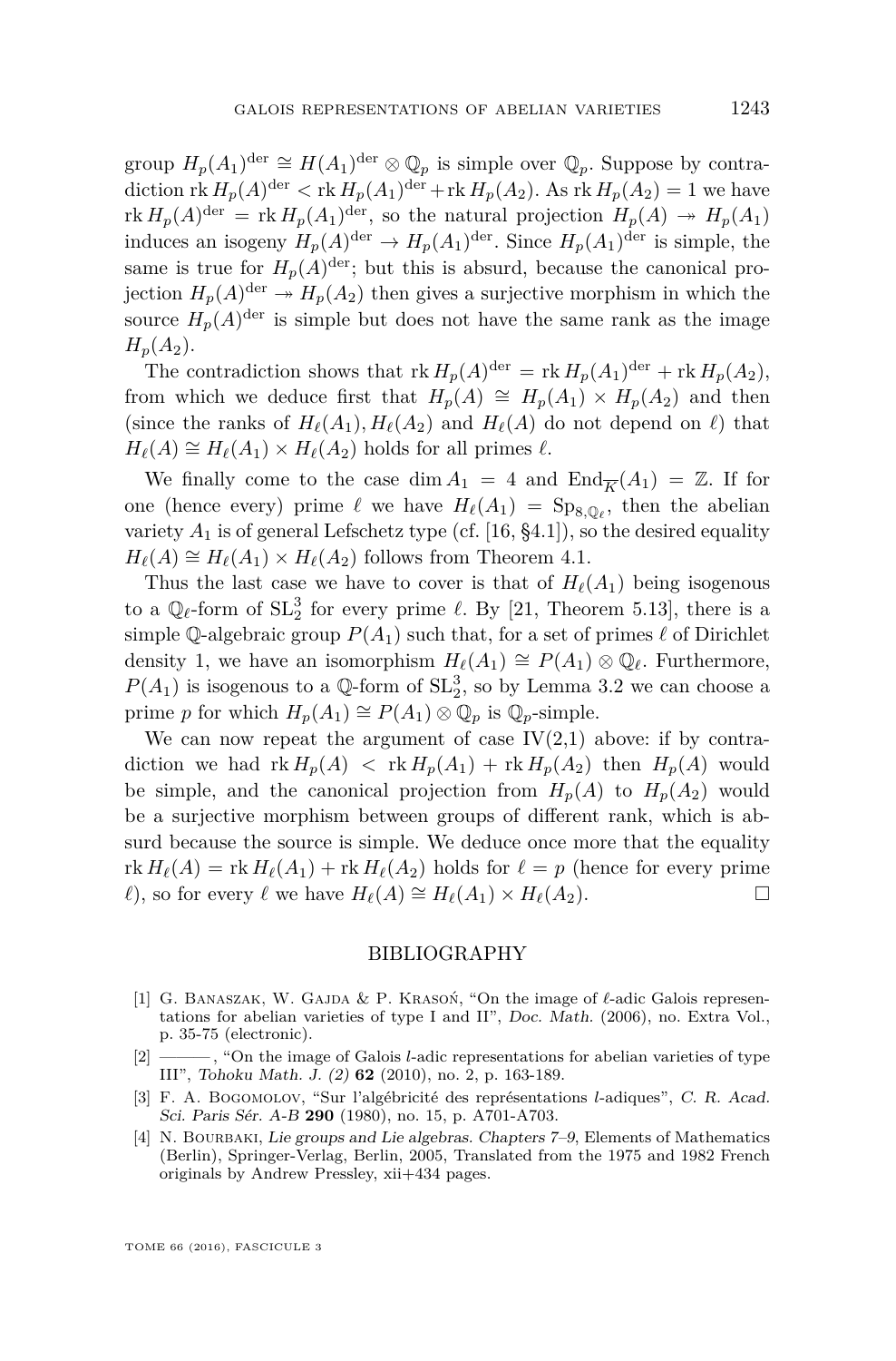- <span id="page-28-16"></span>[5] W. C. Chi, "*l*-adic and *λ*-adic representations associated to abelian varieties defined over number fields", Amer. J. Math. **114** (1992), no. 2, p. 315-353.
- <span id="page-28-9"></span>[6] P. Deligne, J. S. Milne, A. Ogus & K.-y. Shih, Hodge cycles, motives, and Shimura varieties, Lecture Notes in Mathematics, vol. 900, Springer-Verlag, Berlin-New York, 1982, ii+414 pages.
- <span id="page-28-6"></span>[7] G. Faltings, "Endlichkeitssätze für abelsche Varietäten über Zahlkörpern", Invent. Math. **73** (1983), no. 3, p. 349-366.
- <span id="page-28-7"></span>[8] ——— , "Complements to Mordell", in Rational points (Bonn, 1983/1984), Aspects Math., E6, Vieweg, Braunschweig, 1984, p. 203-227.
- <span id="page-28-17"></span>[9] F. Hazama, "Algebraic cycles on certain abelian varieties and powers of special surfaces", J. Fac. Sci. Univ. Tokyo Sect. IA Math. **31** (1985), no. 3, p. 487-520.
- <span id="page-28-0"></span>[10] ——— , "Algebraic cycles on nonsimple abelian varieties", Duke Math. J. **58** (1989), no. 1, p. 31-37.
- <span id="page-28-1"></span>[11] T. Ichikawa, "Algebraic groups associated with abelian varieties", Math. Ann. **289** (1991), no. 1, p. 133-142.
- <span id="page-28-3"></span>[12] M. Larsen & R. Pink, "Determining representations from invariant dimensions", Invent. Math. **102** (1990), no. 2, p. 377-398.
- <span id="page-28-22"></span>[13] ——— , "On *l*-independence of algebraic monodromy groups in compatible systems of representations", Invent. Math. **107** (1992), no. 3, p. 603-636.
- <span id="page-28-10"></span>[14] ———, "Abelian varieties,  $\ell$ -adic representations, and  $\ell$ -independence", Math. Ann. **302** (1995), no. 3, p. 561-579.
- <span id="page-28-5"></span>[15] B. J. J. Moonen, "Notes on Mumford-Tate Groups", [http://www.math.ru.nl/](http://www.math.ru.nl/~bmoonen/Lecturenotes/CEBnotesMT.pdf) [~bmoonen/Lecturenotes/CEBnotesMT.pdf](http://www.math.ru.nl/~bmoonen/Lecturenotes/CEBnotesMT.pdf).
- <span id="page-28-14"></span>[16] B. J. J. Moonen & Y. G. Zarhin, "Hodge classes and Tate classes on simple abelian fourfolds", Duke Math. J. **77** (1995), no. 3, p. 553-581.
- <span id="page-28-4"></span>[17] ——— , "Hodge classes on abelian varieties of low dimension", Math. Ann. **315** (1999), no. 4, p. 711-733.
- <span id="page-28-21"></span>[18] L. Moret-Bailly, "Pinceaux de variétés abéliennes", Astérisque (1985), no. 129, p. 266.
- <span id="page-28-15"></span>[19] V. K. Murty, "Exceptional Hodge classes on certain abelian varieties", Math. Ann. **268** (1984), no. 2, p. 197-206.
- <span id="page-28-8"></span>[20] R. Noot, "Abelian varieties—Galois representation and properties of ordinary reduction", Compositio Math. **97** (1995), no. 1-2, p. 161-171, Special issue in honour of Frans Oort.
- <span id="page-28-2"></span>[21] R. Pink, "*l*-adic algebraic monodromy groups, cocharacters, and the Mumford-Tate conjecture", J. Reine Angew. Math. **495** (1998), p. 187-237.
- <span id="page-28-23"></span>[22] ——, "On Weil restriction of reductive groups and a theorem of Prasad", Math. Z. **248** (2004), no. 3, p. 449-457.
- <span id="page-28-11"></span>[23] H. Pohlmann, "Algebraic cycles on abelian varieties of complex multiplication type", Ann. of Math. (2) **88** (1968), p. 161-180.
- <span id="page-28-20"></span>[24] J. J. Ramón Marí, "On the Hodge conjecture for products of certain surfaces", Collect. Math. **59** (2008), no. 1, p. 1-26.
- <span id="page-28-19"></span>[25] K. A. RIBET, "Galois action on division points of Abelian varieties with real multiplications", Amer. J. Math. **98** (1976), no. 3, p. 751-804.
- <span id="page-28-13"></span>[26] ——— , "Hodge classes on certain types of abelian varieties", Amer. J. Math. **105** (1983), no. 2, p. 523-538.
- <span id="page-28-18"></span>[27] J.-P. SERRE, "Propriétés galoisiennes des points d'ordre fini des courbes elliptiques", Invent. Math. **15** (1972), no. 4, p. 259-331.
- <span id="page-28-12"></span>[28] ——— , Abelian *l*-adic representations and elliptic curves, Research Notes in Mathematics, vol. 7, A K Peters, Ltd., Wellesley, MA, 1998, With the collaboration of Willem Kuyk and John Labute, Revised reprint of the 1968 original, 199 pages.